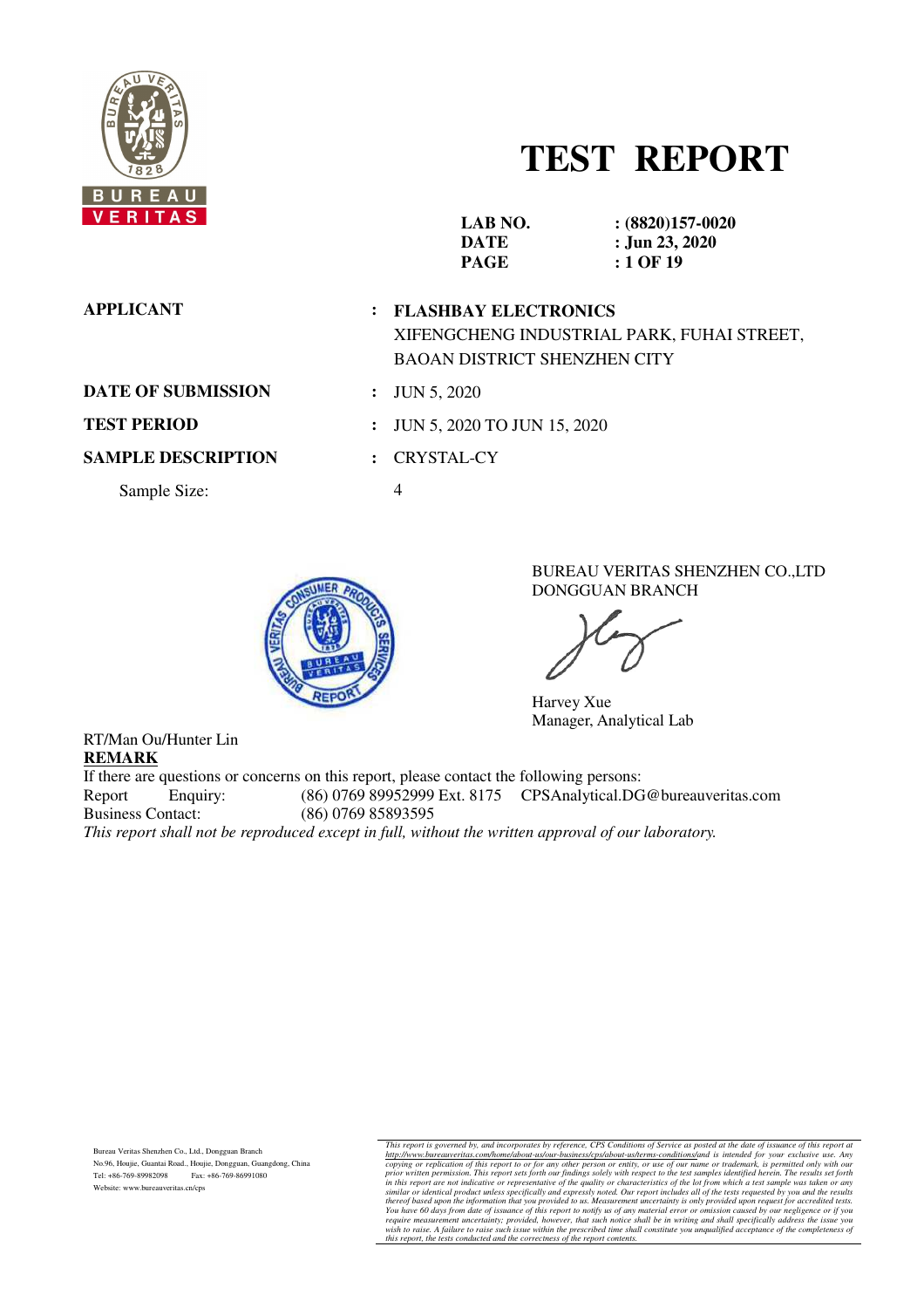

**LAB NO.** <br>**:** (8820)157-0020<br>**DATE :** Jun 23, 2020 **DATE** : **Jun 23, 2020**<br>**PAGE** : **2 OF 19**  $\frac{1}{2}$  OF 19

## **SUMMARY OF TEST RESULTS**

| <b>TEST REQUESTED</b>                                                                                                                                                                      | <b>CONCLUSION</b> | <b>REMARK</b> |
|--------------------------------------------------------------------------------------------------------------------------------------------------------------------------------------------|-------------------|---------------|
| Candidate List of Substances of Very High Concern for<br>authorization published by European Chemicals Agency<br>(ECHA) Regarding Regulation (EC) No. 1907/2006 concerning<br><b>REACH</b> | <b>PASS</b>       |               |
| SVHC based on Proposal for Identification of Substances of<br>Very High Concern published for Commenting on Mar. 03,<br>2020                                                               | <b>PASS</b>       |               |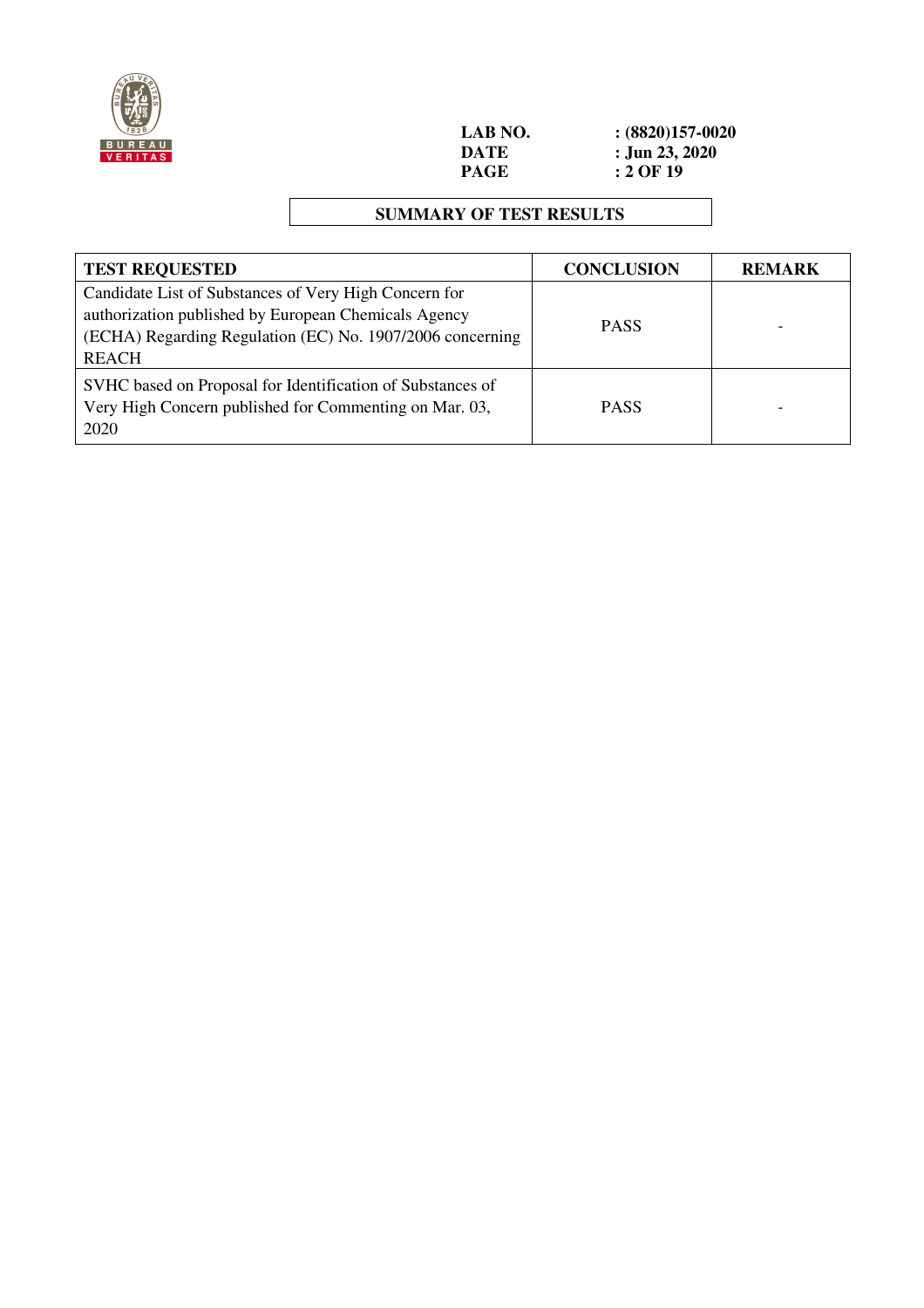

**LAB NO.** <br>**:** (8820)157-0020<br>**DATE :** Jun 23, 2020 **DATE** : **Jun 23, 2020**<br>**PAGE** : 3 OF 19

**PAGE : 3 OF 19** 

## **Photo of the Submitted Sample**

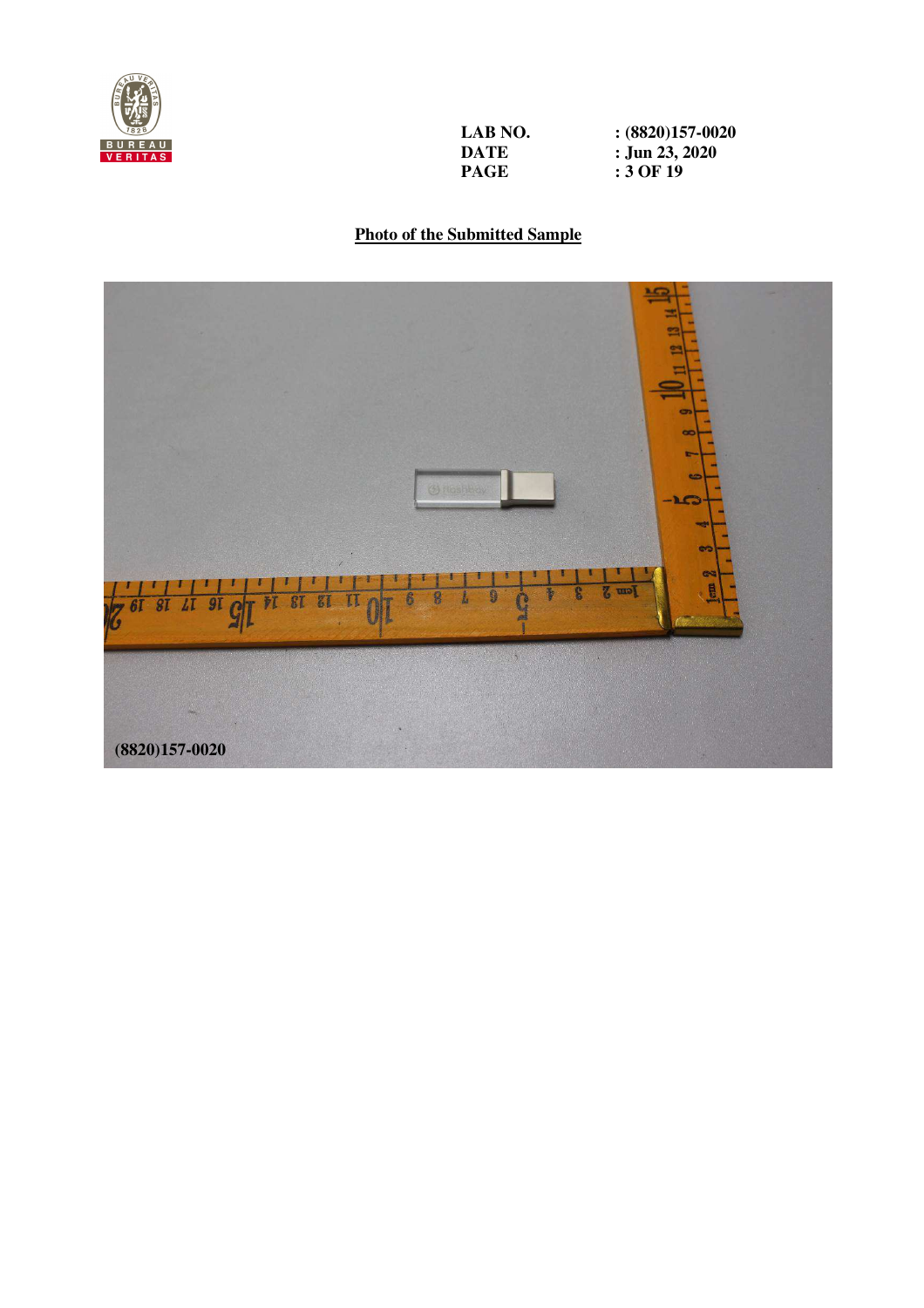

| LAB NO. | $(8820)157-0020$ |
|---------|------------------|
| DATE    | : Jun 23, 2020   |
| PAGE    | : 4 OF 19        |

## **TEST RESULT**

## **Candidate List of Substances of Very High Concern for authorization published by European Chemicals Agency (ECHA) Regarding Regulation (EC) No. 1907/2006 concerning REACH and SVHC based on Proposal for Identification of Substances of Very High Concern published for Commenting on Mar 03, 2020**

| Test Method: | Analysis is based on GC, LC, IC, ICP, with various detection techniques and UV. |               |                   |  |  |  |
|--------------|---------------------------------------------------------------------------------|---------------|-------------------|--|--|--|
|              |                                                                                 |               |                   |  |  |  |
| Test Item 1: | Off-white plastic (Connector)                                                   | Total weight: | $0.24$ g          |  |  |  |
| Test Item 2: | Transparent plastic(Film)                                                       | Total weight: | $0.07$ g          |  |  |  |
| Test Item 3: | Whole PCB(PCB)                                                                  | Total weight: | $0.52$ g          |  |  |  |
| Test Item 4: | Silvery metal(Contact plate)                                                    | Total weight: | 1.59 <sub>g</sub> |  |  |  |
| Test Item 5: | Transparent glass(Handle)<br>Total weight:<br>$6.81$ g                          |               |                   |  |  |  |

### Maximum Maximum<br>Allowable Limit :  $\Big| 0.1\%$  (Each of Listed)

|              | Result              | Conclusion |      |             |
|--------------|---------------------|------------|------|-------------|
| Test Item(s) | Detected Analyte(s) | Conc.      | Unit |             |
| $1+2$        | <b>ND</b>           | <b>ND</b>  | $\%$ | <b>PASS</b> |
|              | ND                  | ND         | $\%$ | <b>PASS</b> |
|              | ND                  | ND         | $\%$ | <b>PASS</b> |
|              | $\rm{ND}$           | ND         | $\%$ | <b>PASS</b> |

Note / Key:

 $ND = Not detected$  ">" = Greater than  $mg/kg =$  milligram(s) per kilogram = ppm = part(s) per million  $% =$  percent 10000 mg/kg = 1 % Detection Limit (%) : See Appendix I.

Remark:

 - The list of Candidate List of Substances of Very High Concern for authorization published by European Chemicals Agency (ECHA) Regarding Regulation (EC) No. 1907/2006 concerning REACH and is summarized in table of appendix I.

The composite test sample(s) of the submitted samples was prepared in the manner requested by the client, when subject to the test performed.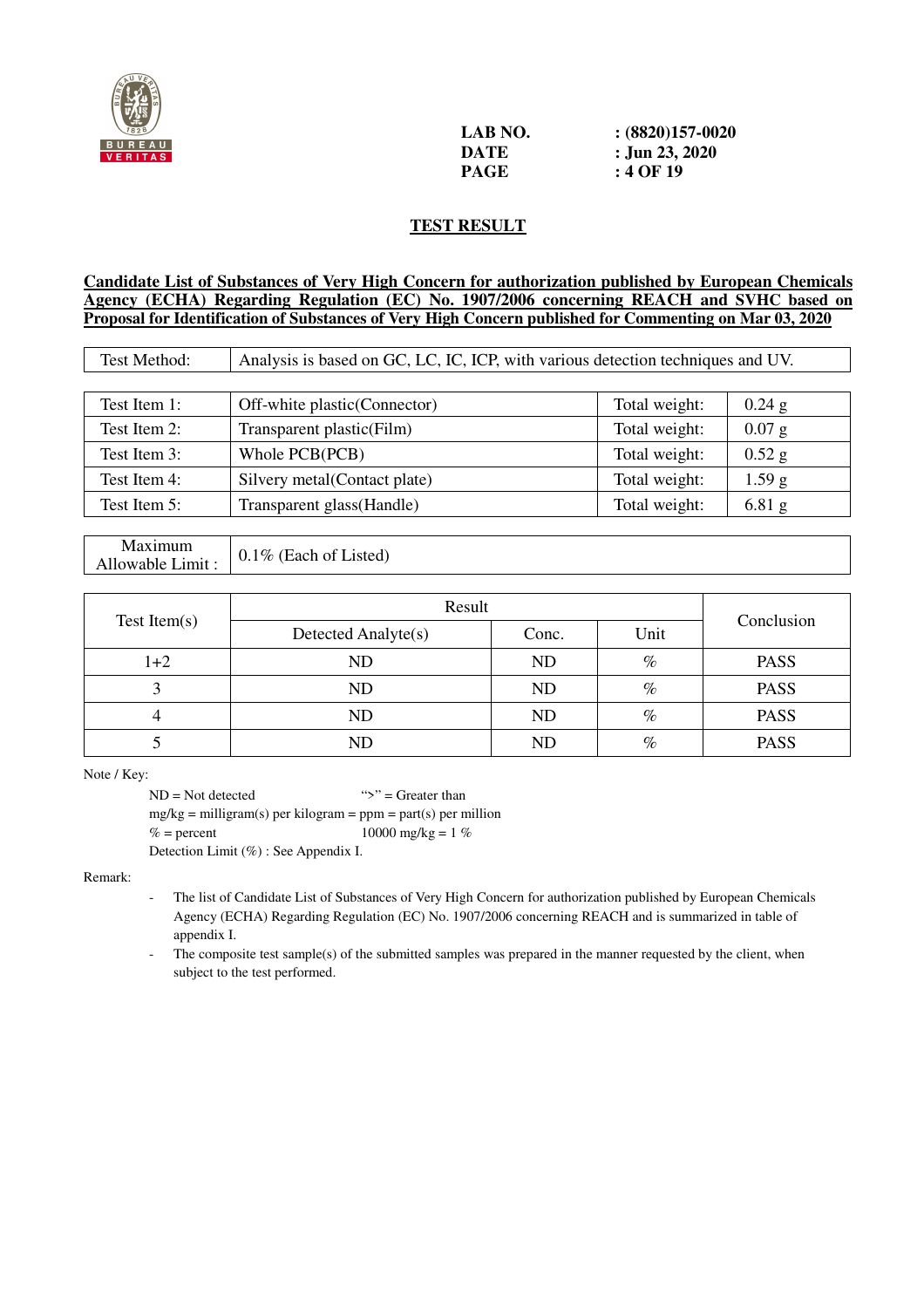

| LAB NO. | $(8820)157-0020$ |
|---------|------------------|
| DATE    | : Jun 23, 2020   |
| PAGE    | $:5$ OF 19       |

## **APPENDIX I**

## **Candidate List of Substances of Very High Concern for authorization published by European Chemicals Agency (ECHA) Regarding Regulation (EC) No. 1907/2006 concerning REACH**

| No.            | Substance name                                                                                                                                 | CAS No.                                                                                     | EC No.                  | <b>Detection</b><br>Limit, % | <b>Basis for identification</b><br>as a SVHC                                                                                       |
|----------------|------------------------------------------------------------------------------------------------------------------------------------------------|---------------------------------------------------------------------------------------------|-------------------------|------------------------------|------------------------------------------------------------------------------------------------------------------------------------|
| 1              | Triethyl arsenate*                                                                                                                             | 15606-95-8                                                                                  | 427-700-2               | 0.05                         | Carcinogenic                                                                                                                       |
| $\overline{c}$ | Anthracene                                                                                                                                     | $120 - 12 - 7$                                                                              | $204 - 371 - 1$         | 0.05                         | <b>PBT</b>                                                                                                                         |
| 3              | 4,4'-Diaminodiphenyl<br>methane (MDA)                                                                                                          | 101-77-9                                                                                    | 202-974-4               | 0.05                         | Carcinogenic                                                                                                                       |
| $\overline{4}$ | Dibutyl phthalate (DBP)                                                                                                                        | $84 - 74 - 2$                                                                               | 201-557-4               | 0.05                         | Toxic for reproduction;<br>Equivalent level of<br>concern having probable<br>serious effects to human<br>health                    |
| 5              | Cobalt dichloride*                                                                                                                             | 7646-79-9                                                                                   | 231-589-4               | 0.05                         | Carcinogenic                                                                                                                       |
| 6              | Diarsenic pentaoxide*                                                                                                                          | 1303-28-2                                                                                   | 215-116-9               | 0.05                         | Carcinogenic                                                                                                                       |
| 7              | Diarsenic trioxide*                                                                                                                            | 1327-53-3                                                                                   | 215-481-4               | 0.05                         | Carcinogenic                                                                                                                       |
| 8              | Sodium dichromate*                                                                                                                             | 7789-12-0 <sup>(1)</sup> ,<br>$10588 - 01 - 9^{(2)}$                                        | 234-190-3               | 0.05                         | Carcinogenic;<br>Mutagenic;<br>Toxic for reproduction                                                                              |
| 9              | 5-tert-butyl-2,4,6-trinitro-m-x<br>ylene (musk xylene)                                                                                         | $81 - 15 - 2$                                                                               | 201-329-4               | 0.05                         | vPvB                                                                                                                               |
| 10             | Bis (2-ethylhexyl) phthalate<br>(DEHP)                                                                                                         | 117-81-7                                                                                    | $204 - 211 - 0$         | 0.05                         | Toxic for reproduction;<br>Equivalent level of<br>concern having probable<br>serious effects to<br>environment and human<br>health |
| 11             | Hexabromo<br>cyclododecane (HBCDD) and<br>all major diastereoisomers<br>identified:<br>$\alpha$ - HBCDD<br>$\beta$ - HBCDD<br>$\gamma$ - HBCDD | $3194 - 55 - 6^{(3)}$ ,<br>$25637 - 99 - 4(4)$<br>134237-50-6<br>134237-51-7<br>134237-52-8 | 247-148-4,<br>221-695-9 | 0.05                         | <b>PBT</b>                                                                                                                         |
| 12             | Alkanes, C10-13, chloro<br>(Short Chain Chlorinated<br>Paraffins) (SCCP)                                                                       | 85535-84-8                                                                                  | 287-476-5               | 0.05                         | PBT, vPvB                                                                                                                          |
| 13             | Bis(tributyltin) oxide<br>$(TBTO)**$                                                                                                           | 56-35-9                                                                                     | 200-268-0               | 0.05                         | <b>PBT</b>                                                                                                                         |
| 14             | Lead hydrogen arsenate*                                                                                                                        | 7784-40-9                                                                                   | 232-064-2               | 0.05                         | Carcinogenic;<br>Toxic for reproduction                                                                                            |
| 15             | Benzyl butyl phthalate (BBP)                                                                                                                   | 85-68-7                                                                                     | 201-622-7               | 0.05                         | Toxic for reproduction;<br>Equivalent level of<br>concern having probable<br>serious effects to human<br>health                    |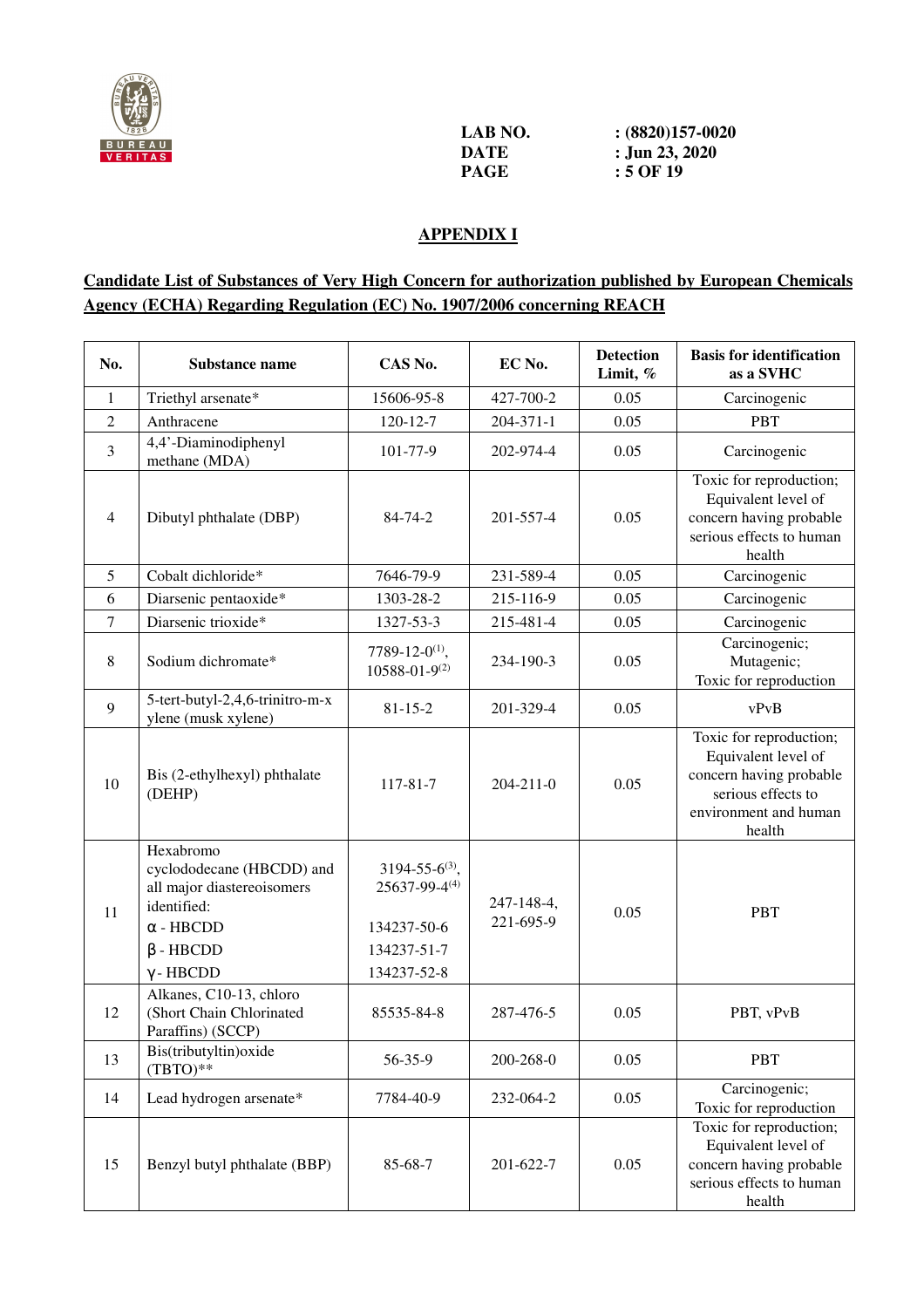

## **LAB NO.** <br>**:** (8820)157-0020<br>**DATE :** Jun 23, 2020 **DATE** : **Jun 23, 2020**<br>**PAGE** : **6 OF 19**

**9 Page 19** 

| 16 | 2,4-Dinitrotoluene                                                  | $121 - 14 - 2$                                                               | 204-450-0               | 0.05 | Carcinogenic                                                                                                   |
|----|---------------------------------------------------------------------|------------------------------------------------------------------------------|-------------------------|------|----------------------------------------------------------------------------------------------------------------|
| 17 | Anthracene oil                                                      | 90640-80-5                                                                   | 292-602-7               | 0.1  | Carcinogenic, PBT, vPvB                                                                                        |
| 18 | Anthracene oil, anthracene<br>paste, distn. Lights                  | 91995-17-4                                                                   | 295-278-5               | 0.1  | Carcinogenic;<br>Mutagenic,<br>PBT, vPvB                                                                       |
| 19 | Anthracene oil, anthracene<br>paste, anthracene fraction            | 91995-15-2                                                                   | 295-275-9               | 0.1  | Carcinogenic;<br>Mutagenic,<br>PBT, vPvB                                                                       |
| 20 | Anthracene oil,<br>anthracene-low                                   | 90640-82-7                                                                   | 292-604-8               | 0.1  | Carcinogenic;<br>Mutagenic,<br>PBT, vPvB                                                                       |
| 21 | Anthracene oil, anthracene<br>paste                                 | 90640-81-6                                                                   | 292-603-2               | 0.1  | Carcinogenic;<br>Mutagenic,<br>PBT, vPvB                                                                       |
| 22 | Diisobutyl phthalate                                                | 84-69-5                                                                      | 201-553-2               | 0.05 | Toxic for reproduction<br>Equivalent level of<br>concern having probable<br>serious effects to human<br>health |
| 23 | Aluminosilicate, Refractory<br>Ceramic Fibres* <sup>a</sup>         | Index no. 650-017-00-8                                                       |                         | 0.05 | Carcinogenic                                                                                                   |
| 24 | Zirconia Aluminosilicate,<br>Refractory Ceramic Fibres*b            | Index no. 650-017-00-8                                                       |                         | 0.05 | Carcinogenic                                                                                                   |
| 25 | Lead chromate*                                                      | 7758-97-6                                                                    | 231-846-0               | 0.05 | Carcinogenic;<br>Toxic for reproduction                                                                        |
| 26 | Lead chromate molybdate<br>sulfate red (C.I. Pigment Red<br>$104)*$ | 12656-85-8                                                                   | 235-759-9               | 0.05 | Carcinogenic;<br>Toxic for reproduction                                                                        |
| 27 | Lead sulfochromate yellow<br>(C.I. Pigment Yellow 34)*              | 1344-37-2                                                                    | 215-693-7               | 0.05 | Carcinogenic;<br>Toxic for reproduction                                                                        |
| 28 | Tris(2-chloroethyl) phosphate                                       | 115-96-8                                                                     | 204-118-5               | 0.05 | Toxic for reproduction                                                                                         |
| 29 | Coal tar pitch, high<br>temperature                                 | 65996-93-2                                                                   | 266-028-2               | 0.1  | Carcinogenic, PBT, vPvB                                                                                        |
| 30 | Acrylamide                                                          | $79-06-1$                                                                    | 201-173-7               | 0.05 | Carcinogenic; Mutagenic                                                                                        |
| 31 | Trichloroethylene                                                   | 79-01-6                                                                      | 201-167-4               | 0.05 | Carcinogenic                                                                                                   |
| 32 | Boric acid*                                                         | 10043-35-3.<br>11113-50-1                                                    | 233-139-2/<br>234-343-4 | 0.05 | Toxic for reproduction                                                                                         |
| 33 | Disodium tetraborate,<br>anhydrous*                                 | $1330 - 43 - 4(5)$ ,<br>12179-04-3 <sup>(6)</sup> ,<br>$1303 - 96 - 4^{(7)}$ | 215-540-4               | 0.05 | Toxic for reproduction                                                                                         |
| 34 | Tetraboron disodium<br>heptaoxide, hydrate*                         | 12267-73-1                                                                   | 235-541-3               | 0.05 | Toxic for reproduction                                                                                         |
| 35 | Sodium chromate*                                                    | 7775-11-3                                                                    | 231-889-5               | 0.05 | Carcinogenic;<br>Mutagenic;<br>Toxic for reproduction                                                          |
| 36 | Potassium chromate*                                                 | 7789-00-6                                                                    | 232-140-5               | 0.05 | Carcinogenic;<br>Mutagenic                                                                                     |
| 37 | Ammonium dichromate*                                                | 7789-09-5                                                                    | 232-143-1               | 0.05 | Carcinogenic;<br>Mutagenic;<br>Toxic for reproduction                                                          |
| 38 | Potassium dichromate*                                               | 7778-50-9                                                                    | 231-906-6               | 0.05 | Carcinogenic;<br>Mutagenic;<br>Toxic for reproduction                                                          |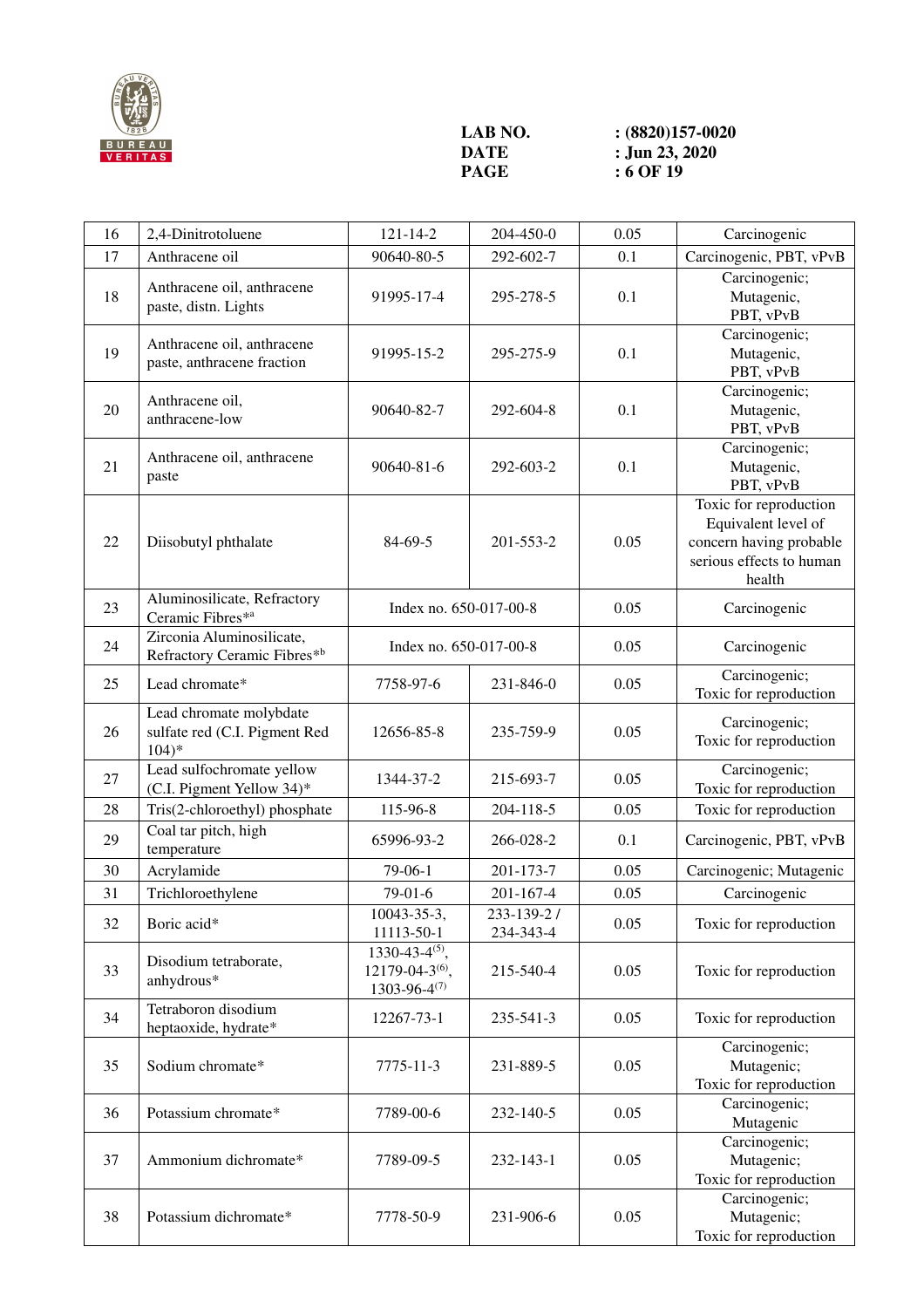

**LAB NO.** <br>**:** (8820)157-0020<br>**DATE :** Jun 23, 2020 **DATE** : **Jun 23, 2020**<br>**PAGE** : 7 OF 19 **PAGE : 7 OF 19** 

| 39 | Cobalt(II) sulphate*                                                                                                                                     | 10124-43-3                  | 233-334-2              | 0.05 | Carcinogenic;<br>Toxic for reproduction |
|----|----------------------------------------------------------------------------------------------------------------------------------------------------------|-----------------------------|------------------------|------|-----------------------------------------|
| 40 | Cobalt(II) dinitrate*                                                                                                                                    | 10141-05-6                  | 233-402-1              | 0.05 | Carcinogenic;<br>Toxic for reproduction |
| 41 | Cobalt(II) carbonate*                                                                                                                                    | 513-79-1                    | 208-169-4              | 0.05 | Carcinogenic;<br>Toxic for reproduction |
| 42 | Cobalt(II) diacetate*                                                                                                                                    | $71-48-7$                   | 200-755-8              | 0.05 | Carcinogenic;<br>Toxic for reproduction |
| 43 | 2-Methoxyethanol                                                                                                                                         | 109-86-4                    | 203-713-7              | 0.05 | Toxic for reproduction                  |
| 44 | 2-Ethoxyethanol                                                                                                                                          | 110-80-5                    | 203-804-1              | 0.05 | Toxic for reproduction                  |
| 45 | Chromium trioxide*                                                                                                                                       | 1333-82-0                   | 215-607-8              | 0.05 | Carcinogenic;<br>Mutagenic              |
| 46 | Acid generated from<br>chromium trioxide and their<br>oligomers:<br>Chromic acid*<br>Dichromic acid*<br>Oligomers of chromic acid<br>and dichromic acid* | 7738-94-5<br>13530-68-2     | 231-801-5<br>236-881-5 | 0.05 | Carcinogenic                            |
| 47 | 2-Ethoxyethyl acetate                                                                                                                                    | $111 - 15 - 9$              | 203-839-2              | 0.05 | Toxic for reproduction                  |
| 48 | Strontium Chromate*                                                                                                                                      | 7789-06-2                   | 232-142-6              | 0.05 | Carcinogenic                            |
| 49 | 1,2-benzenedicarboxylic acid,<br>di-C7-11 branched alkyl ester<br>and linear alkyl ester                                                                 | 68515-42-4                  | 271-084-6              | 0.05 | Toxic for reproduction                  |
| 50 | Hydrazine                                                                                                                                                | $302 - 01 - 2$<br>7803-57-8 | 206-114-9              | 0.05 | Carcinogenic                            |
| 51 | 1-Methyl-2-pyrrolidone                                                                                                                                   | 872-50-4                    | 212-828-1              | 0.05 | Toxic for reproduction                  |
| 52 | 1,2,3-trichloropropane                                                                                                                                   | $96 - 18 - 4$               | 202-486-1              | 0.05 | Toxic for reproduction                  |
| 53 | 1,2-benzenedicarboxylic acid,<br>di-C6-8-branched alkyl ester,<br>C7-rich (DIHP)                                                                         | 71888-89-6                  | 276-158-1              | 0.05 | Toxic for reproduction                  |
| 54 | Dichromium tris(chromate)*                                                                                                                               | 24613-89-6                  | 246-356-2              | 0.05 | Carcinogenic                            |
| 55 | Potassium<br>hydroxyoctaoxodizincatedi-ch<br>romate*                                                                                                     | 11103-86-9                  | 234-329-8              | 0.05 | Carcinogenic                            |
| 56 | Pentazinc chromate<br>octahydroxide*                                                                                                                     | 49663-84-5                  | 256-418-0              | 0.05 | Carcinogenic                            |
| 57 | Formaldehyde, oligomeric<br>reaction products with aniline<br>(technical MDA)                                                                            | 25214-70-4                  | 500-036-1              | 0.05 | Carcinogenic                            |
| 58 | Bis(2-methoxyethyl) phthalate                                                                                                                            | 117-82-8                    | 204-212-6              | 0.05 | Toxic for reproduction                  |
| 59 | 2-Methoxyaniline;<br>o-Anisidine                                                                                                                         | $90-04-0$                   | 201-963-1              | 0.05 | Carcinogenic                            |
| 60 | 4-(1,1,3,3-tetramethylbutyl)ph<br>enol, (4-tert-Octylphenol)                                                                                             | 140-66-9                    | 205-426-2              | 0.05 | Equivalent level of<br>concern          |
| 61 | 1,2-Dichloroethane                                                                                                                                       | 107-06-2                    | 203-458-1              | 0.05 | Carcinogenic                            |
| 62 | Bis(2-methoxyethyl) ether                                                                                                                                | 111-96-6                    | 203-924-4              | 0.05 | Toxic for reproduction                  |
| 63 | Arsenic acid*                                                                                                                                            | 7778-39-4                   | 231-901-9              | 0.1  | Carcinogenic                            |
| 64 | Calcium arsenate*                                                                                                                                        | 7778-44-1                   | 231-904-5              | 0.05 | Carcinogenic                            |
| 65 | Trilead diarsenate*                                                                                                                                      | 3687-31-8                   | 222-979-5              | 0.05 | Carcinogenic;<br>Toxic for reproduction |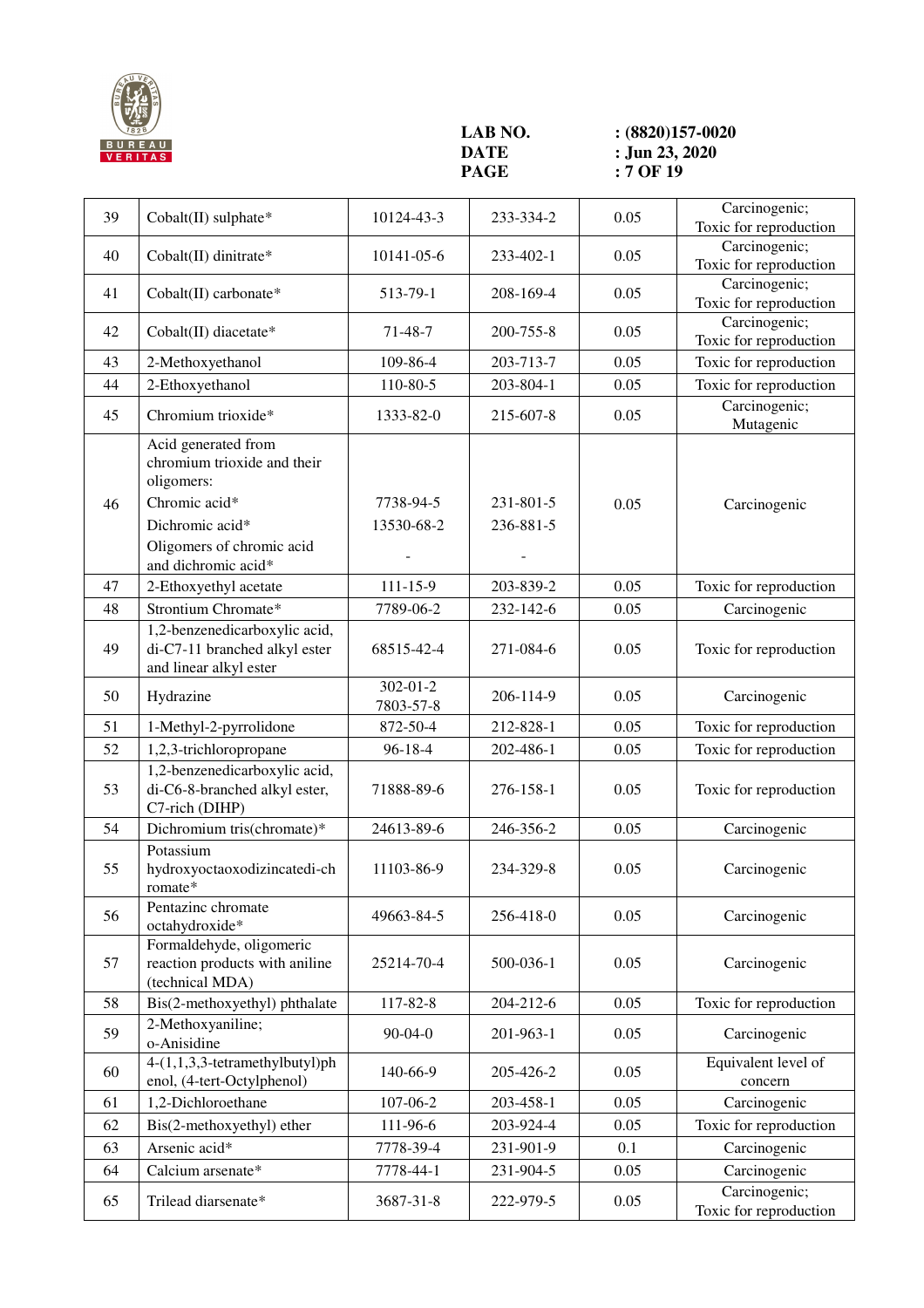

**LAB NO.** <br>**:** (8820)157-0020<br>**DATE :** Jun 23, 2020 **DATE** : **Jun 23, 2020**<br>**PAGE** : **8 OF 19 PAGE : 8 OF 19** 

| 66 | N,N-dimethylacetamide<br>(DMAC)                                                                                                                                | 127-19-5       | 204-826-4 | 0.05 | Toxic for reproduction |
|----|----------------------------------------------------------------------------------------------------------------------------------------------------------------|----------------|-----------|------|------------------------|
| 67 | 2,2'-dichloro-4,4'-methylened<br>ianiline (MOCA)                                                                                                               | $101 - 14 - 4$ | 202-918-9 | 0.05 | Carcinogenic           |
| 68 | Phenolphthalein                                                                                                                                                | 77-09-8        | 201-004-7 | 0.05 | Carcinogenic           |
| 69 | Lead azide, Lead diazide*                                                                                                                                      | 13424-46-9     | 236-542-1 | 0.05 | Toxic for reproduction |
| 70 | Lead styphnate*                                                                                                                                                | 15245-44-0     | 239-290-0 | 0.05 | Toxic for reproduction |
| 71 | Lead dipicrate*                                                                                                                                                | 6477-64-1      | 229-335-2 | 0.05 | Toxic for reproduction |
| 72 | 1,2-bis(2-methoxyethoxy)etha<br>ne<br>(TEGDME; triglyme)                                                                                                       | 112-49-2       | 203-977-3 | 0.05 | Toxic for reproduction |
| 73 | 1,2-dimethoxyethane; ethylene<br>glycol dimethyl ether<br>(EGDME)                                                                                              | $110-71-4$     | 203-794-9 | 0.05 | Toxic for reproduction |
| 74 | Diboron trioxide*                                                                                                                                              | 1303-86-2      | 215-125-8 | 0.05 | Toxic for reproduction |
| 75 | Formamide                                                                                                                                                      | $75 - 12 - 7$  | 200-842-0 | 0.05 | Toxic for reproduction |
| 76 | Lead(II)<br>bis(methanesulfonate)*                                                                                                                             | 17570-76-2     | 401-750-5 | 0.05 | Toxic for reproduction |
| 77 | <b>TGIC</b><br>$(1,3,5-tris(oxiranylmethyl)-1,3)$<br>,5-triazine-2,4,6(1H,3H,5H)-tr<br>$ione)^{\S}$                                                            | 2451-62-9      | 219-514-3 | 0.05 | Mutagenic              |
| 78 | $\beta$ -TGIC (1,3,5-tris[(2S and<br>2R)-2,3-epoxypropyl]-1,3,5-tri<br>azine-2,4,6-(1H,3H,5H)-trione<br>$\mathcal{S}$                                          | 59653-74-6     | 423-400-0 | 0.05 | Mutagenic              |
| 79 | 4,4'-bis(dimethylamino)benzo<br>phenone<br>(Michler's ketone)                                                                                                  | 90-94-8        | 202-027-5 | 0.05 | Carcinogenic           |
| 80 | N,N,N',N'-tetramethyl-4,4'-me<br>thylenedianiline<br>(Michler's base)                                                                                          | $101 - 61 - 1$ | 202-959-2 | 0.05 | Carcinogenic           |
| 81 | [4-[4,4'-bis(dimethylamino)<br>benzhydrylidene]cyclohexa-2,<br>5-dien-1-ylidene]dimethylam<br>monium chloride<br>(C.I. Basic Violet 3)                         | 548-62-9       | 208-953-6 | 0.05 | Carcinogenic           |
| 82 | $[4-[[4-anilino-1-naphthyl]][4-($<br>dimethylamino)<br>phenyl]methylene]cyclohexa-<br>2,5-dien-1-ylidene]<br>dimethylammonium chloride<br>(C.I. Basic Blue 26) | 2580-56-5      | 219-943-6 | 0.05 | Carcinogenic           |
| 83 | $\alpha, \alpha$ -Bis[4-(dimethylamino)phe<br>nyl]-4<br>(phenylamino)naphthalene-1-<br>methanol<br>(C.I. Solvent Blue 4)                                       | 6786-83-0      | 229-851-8 | 0.05 | Carcinogenic           |
| 84 | 4,4'-bis(dimethylamino)-4"-(m<br>ethylamino)trityl alcohol                                                                                                     | $561-41-1$     | 209-218-2 | 0.05 | Carcinogenic           |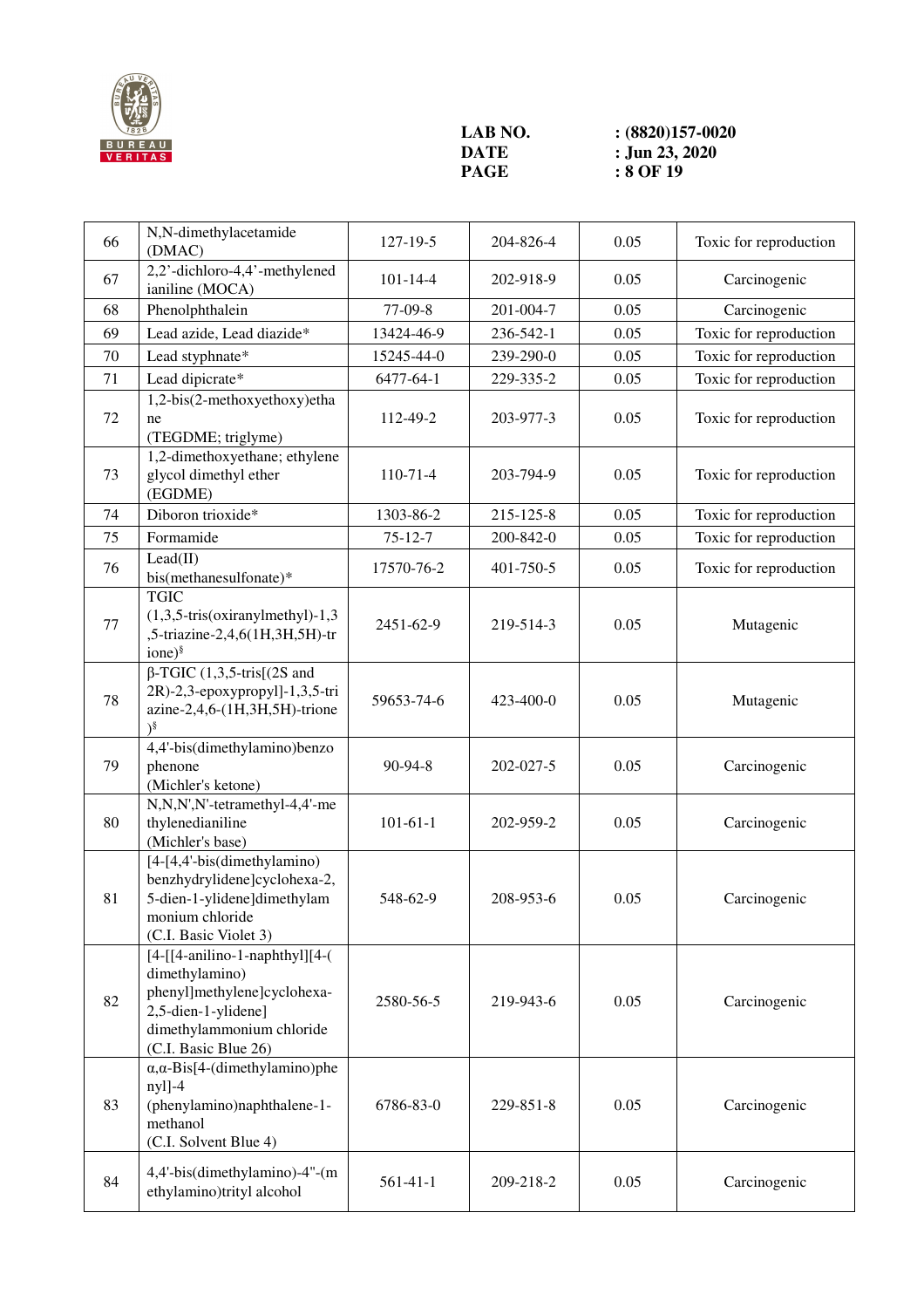

## **LAB NO.** <br>**:** (8820)157-0020<br>**DATE :** Jun 23, 2020 **DATE** : **Jun 23, 2020**<br>**PAGE** : 9 OF 19

**Page 19** 

| 85 | Bis(pentabromophenyl) ether<br>(DecaBDE)                                                                                                                                                                                                                                                                      | 1163-19-5                                               | 214-604-9                                           | 0.05 | Persistent,<br>bioaccumulative and<br>toxic; very persistent and<br>very bioaccumulative |
|----|---------------------------------------------------------------------------------------------------------------------------------------------------------------------------------------------------------------------------------------------------------------------------------------------------------------|---------------------------------------------------------|-----------------------------------------------------|------|------------------------------------------------------------------------------------------|
| 86 | N,N-dimethylformamide;<br>dimethyl formamide                                                                                                                                                                                                                                                                  | $68 - 12 - 2$                                           | 200-679-5                                           | 0.05 | Toxic for reproduction                                                                   |
| 87 | Methoxy acetic acid                                                                                                                                                                                                                                                                                           | 625-45-6                                                | 210-894-6                                           | 0.05 | Toxic for reproduction;<br>equivalent level of<br>concern                                |
| 88 | Dibutyltin dichloride (DBT) <sup>d</sup>                                                                                                                                                                                                                                                                      | 683-18-1                                                | 211-670-0                                           | 0.05 | Toxic for reproduction                                                                   |
| 89 | 1,2-Diethoxyethane                                                                                                                                                                                                                                                                                            | $629 - 14 - 1$                                          | 211-076-1                                           | 0.05 | Toxic for reproduction                                                                   |
| 90 | Hexahydro-2-benzofuran-1,3-<br>dione (HHPA),<br>cis-cyclohexane-1,2-dicarboxy<br>lic anhydride,<br>trans-cyclohexane-1,2-dicarbo<br>xylic anhydride                                                                                                                                                           | $85 - 42 - 7$ ,<br>13149-00-3,<br>14166-21-3            | 201-604-9,<br>236-086-3,<br>238-009-9               | 0.05 | Equivalent level of<br>concern                                                           |
| 91 | Hexahydromethylphathalic<br>anhydride,<br>Hexahydro-4-methylphathalic<br>anhydride,<br>Hexahydro-1-methylphathalic<br>anhydride,<br>Hexahydro-3-methylphathalic<br>anhydride                                                                                                                                  | 25550-51-0,<br>19438-60-9,<br>48122-14-1,<br>57110-29-9 | 247-094-1,<br>243-072-0,<br>256-356-4,<br>260-566-1 | 0.05 | Equivalent level of<br>concern                                                           |
| 92 | 4-Nonylphenol, branched and<br>linear - substances with a<br>linear and/or branched alkyl<br>chain with a carbon number of<br>9 covalently bound in position<br>4 to phenol, covering also<br>UVCB- and well-defined<br>substances which include any<br>of the individual isomers or a<br>combination thereof |                                                         |                                                     | 0.05 | Equivalent level of<br>concern                                                           |
| 93 | Heptacosafluorotetradecanoic<br>acid                                                                                                                                                                                                                                                                          | 376-06-7                                                | 206-803-4                                           | 0.05 | Very persistent and very<br>bioaccumulative                                              |
| 94 | 1,2-Benzenedicarboxylic acid,<br>dipentylester, branched and<br>linear <sup>+</sup>                                                                                                                                                                                                                           | 84777-06-0                                              | 284-032-2                                           | 0.05 | Toxic for reproduction                                                                   |
| 95 | Henicosafluoroundecanoic<br>acid                                                                                                                                                                                                                                                                              | 2058-94-8                                               | 218-165-4                                           | 0.05 | Very persistent and very<br>bioaccumulative                                              |
| 96 | N-pentyl-isopentylphtalate<br>$(iPnPP)^+$                                                                                                                                                                                                                                                                     | 776297-69-9                                             |                                                     | 0.05 | Toxic for reproduction                                                                   |
| 97 | Pentacosafluorotridecanoic<br>acid                                                                                                                                                                                                                                                                            | 72629-94-8                                              | 276-745-2                                           | 0.05 | Very persistent and very<br>bioaccumulative                                              |
| 98 | 4-(1,1,3,3-tetramethylbutyl)ph<br>enol, ethoxylated - covering<br>well-defined substances and<br>UVCB substances, polymers<br>and homologues                                                                                                                                                                  |                                                         |                                                     | 0.05 | Equivalent level of<br>concern                                                           |
| 99 | Tricosafluorododecanoic acid                                                                                                                                                                                                                                                                                  | $307 - 55 - 1$                                          | 206-203-2                                           | 0.05 | Very persistent and very<br>bioaccumulative                                              |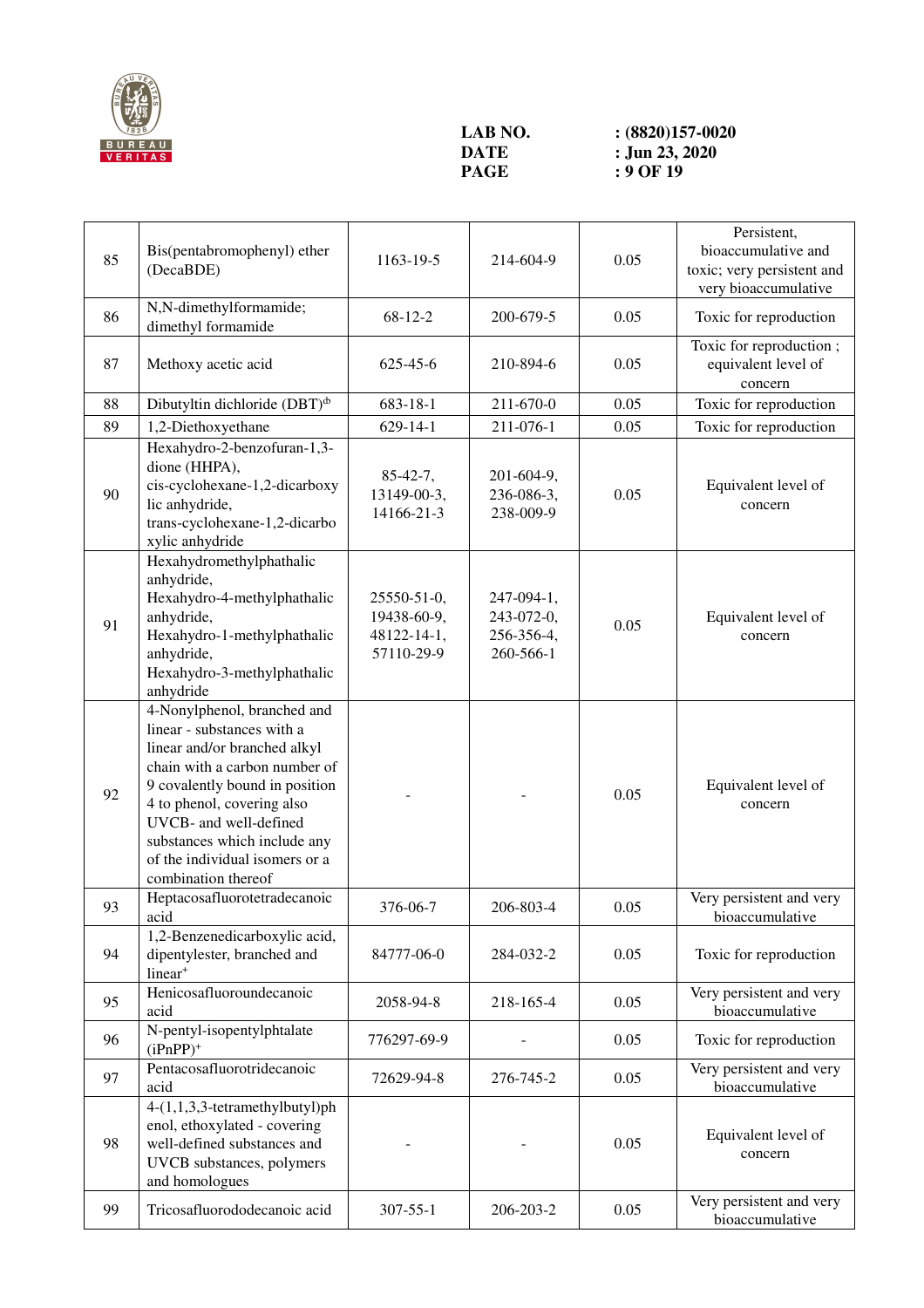

**LAB NO.** <br>**:** (8820)157-0020<br>**DATE :** Jun 23, 2020 **DATE** : **Jun 23, 2020**<br>**PAGE** : **10 OF 19 PAGE 10 OF 19** 

| 100 | Lead bis(tetrafluoroborate)*                                    | 13814-96-5     | 237-486-0 | 0.05 | Toxic for reproduction     |
|-----|-----------------------------------------------------------------|----------------|-----------|------|----------------------------|
| 101 | Lead tetroxide (orange lead)*                                   | 1314-41-6      | 215-235-6 | 0.05 | Toxic for reproduction     |
| 102 | Diethyl sulphate                                                | $64 - 67 - 5$  | 200-589-6 | 0.05 | Carcinogenic;<br>Mutagenic |
| 103 | Dinoseb                                                         | $88 - 85 - 7$  | 201-861-7 | 0.05 | Toxic for reproduction     |
| 104 | Lead Titanium Zirconium<br>Oxide*                               | 12626-81-2     | 235-727-4 | 0.05 | Toxic for reproduction     |
| 105 | Acetic acid, lead salt, basic*                                  | 51404-69-4     | 257-175-3 | 0.05 | Toxic for reproduction     |
| 106 | Furan                                                           | 110-00-9       | 203-727-3 | 0.05 | Carcinogenic               |
| 107 | N-methylacetamide                                               | $79 - 16 - 3$  | 201-182-6 | 0.05 | Toxic for reproduction     |
| 108 | o-Toluidine;<br>2-Aminotoluene                                  | $95 - 53 - 4$  | 202-429-0 | 0.05 | Carcinogenic               |
| 109 | 3-ethyl-2-methyl-2-(3-methyl<br>butyl)-1,3-oxazolidine          | 143860-04-2    | 421-150-7 | 0.05 | Toxic for reproduction     |
| 110 | 4,4'-oxydianiline and its salts                                 | 101-80-4       | 202-977-0 | 0.05 | Carcinogenic; Mutagenic    |
| 111 | [Phthalato(2-)]dioxotrilead<br>(Dibasic lead phthalate)*        | 69011-06-9     | 273-688-5 | 0.05 | Toxic for reproduction     |
| 112 | Lead titanium trioxide*                                         | 12060-00-3     | 235-038-9 | 0.05 | Toxic for reproduction     |
| 113 | Lead oxide sulphate*                                            | 12036-76-9     | 234-853-7 | 0.05 | Toxic for reproduction     |
| 114 | Lead dinitrate*                                                 | 10099-74-8     | 233-245-9 | 0.05 | Toxic for reproduction     |
| 115 | 4-Aminoazobenzene;<br>4-Phenylazoaniline                        | $60 - 09 - 3$  | 200-453-6 | 0.05 | Carcinogenic               |
| 116 | Lead cyanamidate*                                               | 20837-86-9     | 244-073-9 | 0.05 | Toxic for reproduction     |
| 117 | Tetralead trioxide sulphate*                                    | 12202-17-4     | 235-380-9 | 0.05 | Toxic for reproduction     |
| 118 | 4-methyl-m-phenylenediamine<br>(2,4-toluene-diamine)            | $95 - 80 - 7$  | 202-453-1 | 0.05 | Carcinogenic               |
| 119 | Pyrochlore, antimony lead<br>yellow*                            | 8012-00-8      | 232-382-1 | 0.05 | Toxic for reproduction     |
| 120 | Trilead<br>bis(carbonate)dihydroxide<br>(basic lead carbonate)* | 1319-46-6      | 215-290-6 | 0.05 | Toxic for reproduction     |
| 121 | Dimethyl sulphate                                               | $77 - 78 - 1$  | 201-058-1 | 0.05 | Carcinogenic               |
| 122 | Dioxobis(stearato)trilead*                                      | 12578-12-0     | 235-702-8 | 0.05 | Toxic for reproduction     |
| 123 | Silicic acid, barium salt,<br>lead-doped*                       | 68784-75-8     | 272-271-5 | 0.05 | Toxic for reproduction     |
| 124 | Biphenyl-4-ylamine                                              | $92 - 67 - 1$  | 202-177-1 | 0.05 | Carcinogenic               |
| 125 | Lead oxide (lead monoxide)*                                     | 1317-36-8      | 215-267-0 | 0.05 | Toxic for reproduction     |
| 126 | Pentalead tetraoxide sulphate*                                  | 12065-90-6     | 235-067-7 | 0.05 | Toxic for reproduction     |
| 127 | Propylene oxide;<br>1,2-epoxypropane;<br>methyloxirane          | 75-56-9        | 200-879-2 | 0.05 | Carcinogenic; Mutagenic    |
| 128 | Silicic acid, lead salt*                                        | 11120-22-2     | 234-363-3 | 0.05 | Toxic for reproduction     |
| 129 | Trilead dioxide phosphonate*                                    | 12141-20-7     | 235-252-2 | 0.05 | Toxic for reproduction     |
| 130 | o-aminoazotoluene                                               | $97 - 56 - 3$  | 202-591-2 | 0.05 | Carcinogenic               |
| 131 | 1-bromopropane                                                  | 106-94-5       | 203-445-0 | 0.05 | Toxic for reproduction     |
| 132 | 6-methoxy-m-toluidine<br>(p-cresidine)                          | $120 - 71 - 8$ | 204-419-1 | 0.05 | Carcinogenic               |
| 133 | 4,4'-methylenedi-o-toluidine                                    | 838-88-0       | 212-658-8 | 0.05 | Carcinogenic               |
| 134 | Tetraethyllead*                                                 | 78-00-2        | 201-075-4 | 0.05 | Toxic for reproduction     |
|     |                                                                 |                |           |      |                            |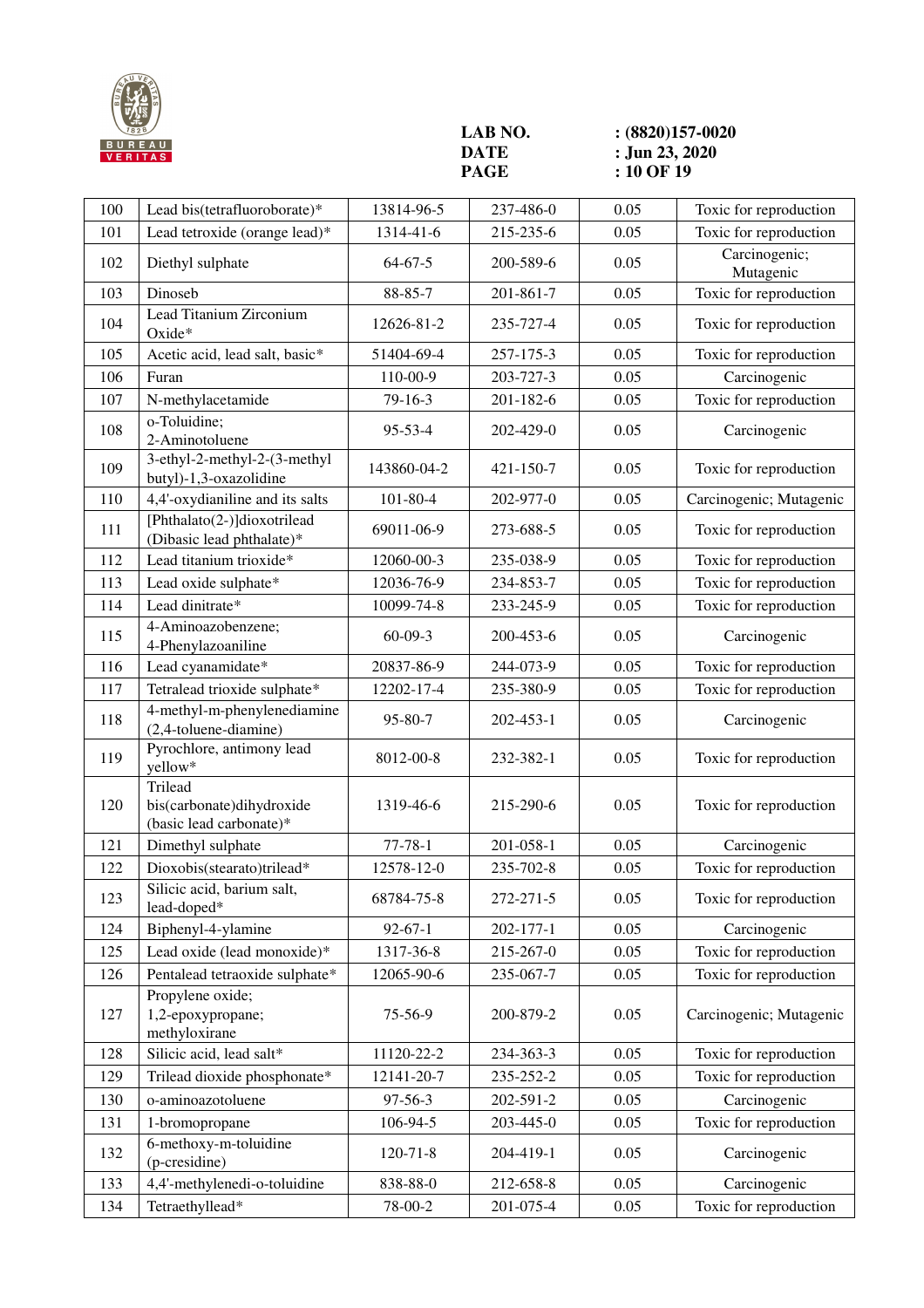

**LAB NO.** <br>**:** (8820)157-0020<br>**DATE :** Jun 23, 2020 **DATE** : **Jun 23, 2020**<br>**PAGE** : 11 OF 19 **Page : 11 OF 19** 

| 135 | Sulfurous acid, lead salt,<br>dibasic*                                                                                                                                                                                                                                                                                                                               | 62229-08-7     | 263-467-1 | 0.05 | Toxic for reproduction                       |
|-----|----------------------------------------------------------------------------------------------------------------------------------------------------------------------------------------------------------------------------------------------------------------------------------------------------------------------------------------------------------------------|----------------|-----------|------|----------------------------------------------|
| 136 | Fatty acids, C16-18, lead<br>salts*                                                                                                                                                                                                                                                                                                                                  | 91031-62-8     | 292-966-7 | 0.05 | Toxic for reproduction                       |
| 137 | Diisopentylphthalate <sup>+</sup>                                                                                                                                                                                                                                                                                                                                    | 605-50-5       | 210-088-4 | 0.05 | Toxic for reproduction                       |
| 138 | Diazene-1,2-dicarboxamide<br>(C,C'-azodi(formamide))                                                                                                                                                                                                                                                                                                                 | 123-77-3       | 204-650-8 | 0.05 | Equivalent level of<br>concern               |
| 139 | Cadmium*                                                                                                                                                                                                                                                                                                                                                             | 7440-43-9      | 231-152-8 | 0.05 | Carcinogenic; Equivalent<br>level of concern |
| 140 | Cadmium oxide*                                                                                                                                                                                                                                                                                                                                                       | 1306-19-0      | 215-146-2 | 0.05 | Carcinogenic; Equivalent<br>level of concern |
| 141 | Dipentyl phthalate (DPP) <sup>+</sup>                                                                                                                                                                                                                                                                                                                                | $131 - 18 - 0$ | 205-017-9 | 0.05 | Toxic for reproduction                       |
| 142 | 4-Nonylphenol, branched and<br>linear, ethoxylated [substances<br>with a linear and/or branched<br>alkyl chain with a carbon<br>number of 9 covalently bound<br>in position 4 to phenol,<br>ethoxylated covering UVCB-<br>and well-defined substances,<br>polymers and homologues,<br>which include any of the<br>individual isomers and/or<br>combinations thereof] |                |           | 0.05 | Equivalent level of<br>concern               |
| 143 | Ammonium<br>pentadecafluorooctanoate<br>$(APFO)^{\neq}$                                                                                                                                                                                                                                                                                                              | 3825-26-1      | 223-320-4 | 0.05 | Toxic for reproduction;<br><b>PBT</b>        |
| 144 | Pentadecafluorooctanoic acid<br>$(PFOA)^{\neq}$                                                                                                                                                                                                                                                                                                                      | $335 - 67 - 1$ | 206-397-9 | 0.05 | Toxic for reproduction;<br><b>PBT</b>        |
| 145 | Cadmium sulphide*                                                                                                                                                                                                                                                                                                                                                    | 1306-23-6      | 215-147-8 | 0.05 | Carcinogenic; Equivalent<br>level of concern |
| 146 | Dihexyl phthalate                                                                                                                                                                                                                                                                                                                                                    | $84 - 75 - 3$  | 201-559-5 | 0.05 | Toxic for reproduction                       |
| 147 | Disodium<br>3,3'-[[1,1'-biphenyl]-4,4'-diylb<br>is(azo)]bis(4-aminonaphthalen<br>e-1-sulphonate) (C.I. Direct<br>Red 28)                                                                                                                                                                                                                                             | 573-58-0       | 209-358-4 | 0.05 | Carcinogenic                                 |
| 148 | Disodium<br>4-amino-3- $[$ [4'-[(2,4-diaminop<br>henyl)azo][1,1'-biphenyl]-4-yl<br> azo <br>-5-hydroxy-6-(phenylazo)naph<br>thalene-2,7-disulphonate (C.I.<br>Direct Black 38)                                                                                                                                                                                       | 1937-37-7      | 217-710-3 | 0.05 | Carcinogenic                                 |
| 149 | Imidazolidine-2-thione<br>(2-imidazoline-2-thiol)                                                                                                                                                                                                                                                                                                                    | $96 - 45 - 7$  | 202-506-9 | 0.05 | Toxic for reproduction                       |
| 150 | Lead di(acetate)*                                                                                                                                                                                                                                                                                                                                                    | 301-04-2       | 206-104-4 | 0.05 | Toxic for reproduction                       |
| 151 | Trixylyl phosphate                                                                                                                                                                                                                                                                                                                                                   | 25155-23-1     | 246-677-8 | 0.05 | Toxic for reproduction                       |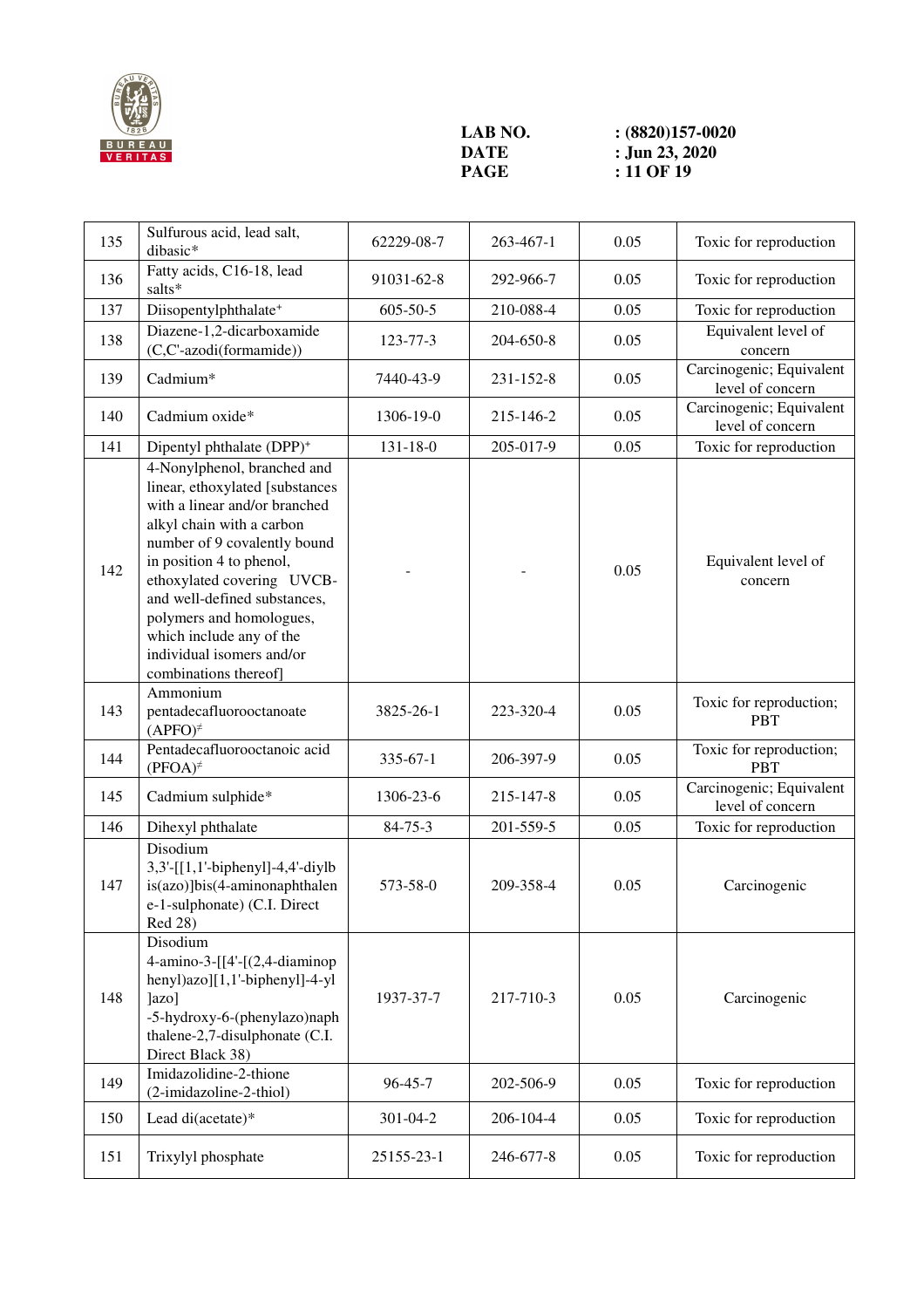

## **LAB NO.** <br>**:** (8820)157-0020<br>**DATE :** Jun 23, 2020 **DATE** : **Jun 23, 2020**<br>**PAGE** : **12 OF 19 PAGE 12 OF 19**

| 152 | Cadmium chloride*                                                                                                                                                                                                                                                                                                      | 10108-64-2                       | 233-296-7               | 0.05 | Carcinogenic;<br>Mutagenic; Toxic for<br>Reproduction; Equivalent<br>level of concern having<br>probable serious effects<br>to human health |
|-----|------------------------------------------------------------------------------------------------------------------------------------------------------------------------------------------------------------------------------------------------------------------------------------------------------------------------|----------------------------------|-------------------------|------|---------------------------------------------------------------------------------------------------------------------------------------------|
| 153 | 1,2-Benzenedicarboxylic acid,<br>dihexyl ester, branched and<br>linear <sup>++</sup>                                                                                                                                                                                                                                   | 68515-50-4                       | 271-093-5               | 0.05 | Toxic for reproduction                                                                                                                      |
| 154 | Sodium peroxometaborate*                                                                                                                                                                                                                                                                                               | 7632-04-4                        | 231-556-4               | 0.05 | Toxic for reproduction                                                                                                                      |
| 155 | Sodium perborate; perboric<br>acid, sodium salt*                                                                                                                                                                                                                                                                       |                                  | 239-172-9;<br>234-390-0 | 0.05 | Toxic for reproduction                                                                                                                      |
| 156 | Cadmium fluoride*                                                                                                                                                                                                                                                                                                      | 7790-79-6                        | 232-222-0               | 0.05 | Carcinogenic;<br>Mutagenic; Toxic for<br>Reproduction; Equivalent<br>level of concern having<br>probable serious effects<br>to human health |
| 157 | Cadmium sulphate*                                                                                                                                                                                                                                                                                                      | 10124-36-4;<br>31119-53-6        | 233-331-6               | 0.05 | Carcinogenic;<br>Mutagenic; Toxic for<br>Reproduction; Equivalent<br>level of concern having<br>probable serious effects<br>to human health |
| 158 | 2-benzotriazol-2-yl-4,6-di-tert<br>-butylphenol (UV-320)                                                                                                                                                                                                                                                               | 3846-71-7                        | 223-346-6               | 0.05 | PBT;<br>vPvB                                                                                                                                |
| 159 | 2-(2H-benzotriazol-2-yl)-4,6-d<br>itertpentylphenol (UV-328)                                                                                                                                                                                                                                                           | 25973-55-1                       | 247-384-8               | 0.05 | PBT;<br>vPvB                                                                                                                                |
| 160 | 2-ethylhexyl<br>10-ethyl-4,4-dioctyl-7-oxo-8-o<br>xa-3,5-dithia-4-stannatetradec<br>anoate $(DOTE)^{\phi}$                                                                                                                                                                                                             | 15571-58-1                       | 239-622-4               | 0.05 | Toxic for Reproduction                                                                                                                      |
| 161 | Reaction mass of 2-ethylhexyl<br>10-ethyl-4,4-dioctyl-7-oxo-8-o<br>xa-3,5-dithia-4-stannatetradec<br>anoate and 2-ethylhexyl<br>10-ethyl-4-[[2-[(2-ethylhexyl)<br>oxy]-2-oxoethyl]thio]-4-octyl-<br>7-oxo-8-oxa-3,5-dithia-4-stan<br>natetradecanoate (reaction<br>mass of DOTE and MOTE) <sup><math>\Phi</math></sup> |                                  |                         | 0.05 | Toxic for Reproduction                                                                                                                      |
| 162 | 1,2-benzenedicarboxylic acid,<br>di-C6-10-alkyl esters;<br>1,2-benzenedicarboxylic acid,<br>mixed decyl and hexyl and<br>octyl diesters with $\geq 0.3\%$ of<br>dihexyl phthalate (EC No.<br>$201 - 559 - 5$                                                                                                           | $68515 - 51 - 5$ ;<br>68648-93-1 | 271-094-0;<br>272-013-1 | 0.05 | Toxic for reproduction                                                                                                                      |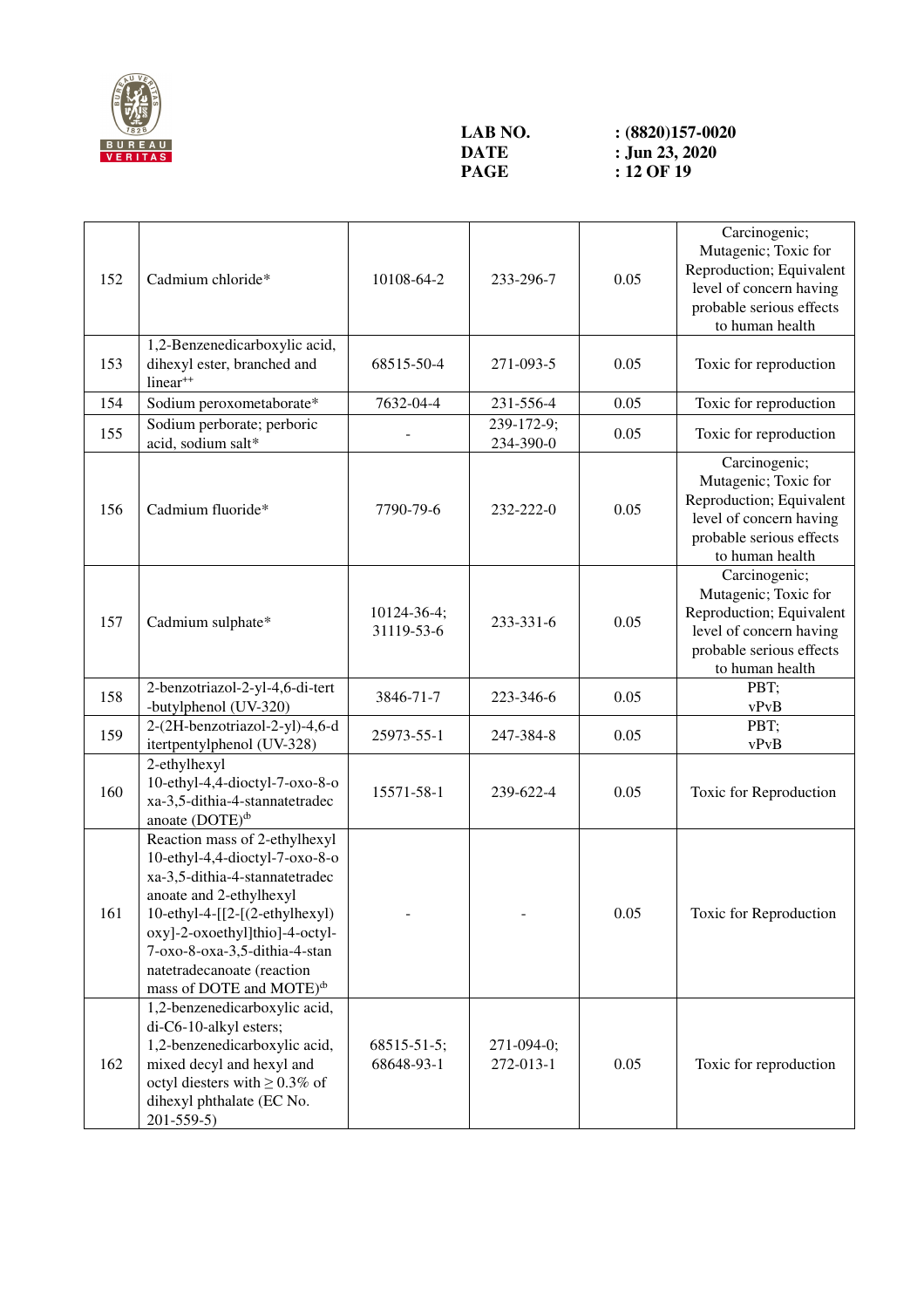

## **LAB NO.** <br>**:** (8820)157-0020<br>**DATE :** Jun 23, 2020 **DATE** : **Jun 23, 2020**<br>**PAGE** : 13 OF 19 **PAGE 13 OF 19**

| 163 | 5-sec-butyl-2-(2,4-dimethylcy<br>clohex-3-en-1-yl)-5-methyl-1,<br>3-dioxane [1],<br>5-sec-butyl-2-(4,6-dimethylcy<br>clohex-3-en-1-yl)-5-methyl-1,<br>3-dioxane [2] [covering any of<br>the individual isomers of [1]<br>and [2] or any combination<br>thereof]                                                                               |                                             |           | 0.05 | vPvB                                                                                                                                                                                                       |
|-----|-----------------------------------------------------------------------------------------------------------------------------------------------------------------------------------------------------------------------------------------------------------------------------------------------------------------------------------------------|---------------------------------------------|-----------|------|------------------------------------------------------------------------------------------------------------------------------------------------------------------------------------------------------------|
| 164 | 1,3-propanesultone                                                                                                                                                                                                                                                                                                                            | 1120-71-4                                   | 214-317-9 | 0.05 | Carcinogenic                                                                                                                                                                                               |
| 165 | 2,4-di-tert-butyl-6-(5-chlorobe<br>nzotriazol-2-yl)phenol<br>$(UV-327)$                                                                                                                                                                                                                                                                       | 3864-99-1                                   | 223-383-8 | 0.05 | vPvB                                                                                                                                                                                                       |
| 166 | 2-(2H-benzotriazol-2-yl)-4-(te<br>rt-butyl)-6-(sec-butyl)phenol<br>$(UV-350)$                                                                                                                                                                                                                                                                 | 36437-37-3                                  | 253-037-1 | 0.05 | vPvB                                                                                                                                                                                                       |
| 167 | Nitrobenzene                                                                                                                                                                                                                                                                                                                                  | 98-95-3                                     | 202-716-0 | 0.05 | Toxic for reproduction                                                                                                                                                                                     |
| 168 | Perfluorononan-1-oic acid<br>acid and its sodium and<br>ammonium salts                                                                                                                                                                                                                                                                        | $375 - 95 - 1;$<br>21049-39-8;<br>4149-60-4 | 206-801-3 | 0.05 | Toxic for reproduction;<br><b>PBT</b>                                                                                                                                                                      |
| 169 | Benzo[def]chrysene<br>(Benzo[a]pyrene)                                                                                                                                                                                                                                                                                                        | $50 - 32 - 8$                               | 200-028-5 | 0.05 | Carcinogenic;<br>Mutagenic; Toxic for<br>Reproduction;<br>PBT; vPvB                                                                                                                                        |
| 170 | 4,4'-isopropylidenediphenol<br>(bisphenol A; BPA)                                                                                                                                                                                                                                                                                             | $80 - 05 - 7$                               | 201-245-8 | 0.05 | Toxic for reproduction;<br>Equivalent level of<br>concern having probable<br>serious effects to human<br>health<br>Equivalent level of<br>concern having probable<br>serious effects to the<br>environment |
| 171 | 4-Heptylphenol, branched<br>and linear [substances with a<br>linear and/or branched alkyl<br>chain with a carbon number<br>of 7 covalently bound<br>predominantly in position 4<br>to phenol, covering also<br>UVCB- and well-defined<br>substances which include<br>any of the individual isomers<br>or a combination thereof]<br>$(4-Hpbl)$ |                                             |           | 0.05 | Equivalent level of<br>concern having probable<br>serious effects to the<br>environment                                                                                                                    |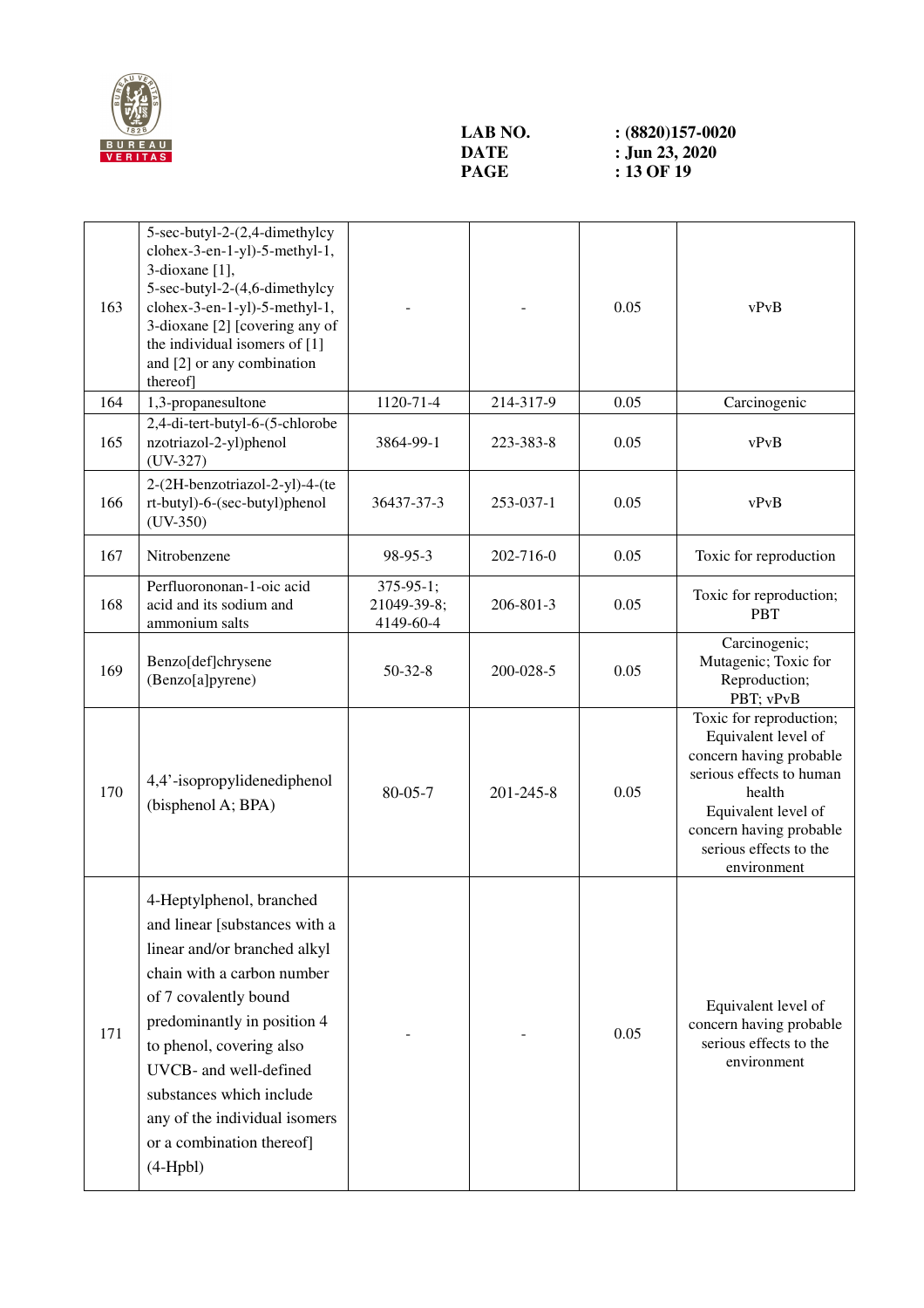

**LAB NO.** <br>**:** (8820)157-0020<br>**DATE :** Jun 23, 2020 **DATE** : **Jun 23, 2020**<br>**PAGE** : 14 OF 19 **PAGE 14 OF 19** 

| 172 | Nonadecafluorodecanoic acid<br>(PFDA) and its sodium and<br>ammonium salts                                                                                                                           | 3830-45-3,<br>335-76-2,<br>3108-42-7       | 206-400-3,<br>221-470-5 | 0.05 | Toxic for reproduction;<br>PBT;                                                                                     |
|-----|------------------------------------------------------------------------------------------------------------------------------------------------------------------------------------------------------|--------------------------------------------|-------------------------|------|---------------------------------------------------------------------------------------------------------------------|
| 173 | $p-(1,1-dimethylpropyl)$ phenol<br>(PTAP)                                                                                                                                                            | 80-46-6                                    | 201-280-9               | 0.05 | Equivalent level of<br>concern having probable<br>serious effects to the<br>environment                             |
| 174 | Perfluorohexane-1-sulphonic<br>acid and its salts                                                                                                                                                    |                                            |                         | 0.05 | vPvB                                                                                                                |
| 175 | Dechlorane plus (including<br>any of its individual anti- and<br>syn-isomers or any<br>combination thereof)                                                                                          | 13560-89-9;<br>135821-74-8;<br>135821-03-3 |                         | 0.05 | vPvB                                                                                                                |
| 176 | Benz[a]anthracene                                                                                                                                                                                    | $56 - 55 - 3$                              | 200-280-6               | 0.05 | Carcinogenic;<br>PBT; vPvB                                                                                          |
| 177 | Cadmium nitrate                                                                                                                                                                                      | 10325-94-7                                 | 233-710-6               | 0.05 | Carcinogenic;<br>Mutagenic;<br>Equivalent level of<br>concern having probable<br>serious effects to human<br>health |
| 178 | Cadmium carbonate                                                                                                                                                                                    | 513-78-0                                   | 208-168-9               | 0.05 | Carcinogenic;<br>Mutagenic;<br>Equivalent level of<br>concern having probable<br>serious effects to human<br>health |
| 179 | Cadmium hydroxide                                                                                                                                                                                    | 21041-95-2                                 | 244-168-5               | 0.05 | Carcinogenic;<br>Mutagenic;<br>Equivalent level of<br>concern having probable<br>serious effects to human<br>health |
| 180 | Chrysene                                                                                                                                                                                             | 218-01-9                                   | 205-923-4               | 0.05 | Carcinogenic;<br>PBT; vPvB                                                                                          |
| 181 | Reaction products of<br>1,3,4-thiadiazolidine-2,5-dithi<br>one, formaldehyde and<br>4-heptylphenol, branched and<br>linear (RP-HP) [with $\geq 0.1\%$<br>w/w 4-heptylphenol, branched<br>and linear] |                                            |                         | 0.05 | Equivalent level of<br>concern having probable<br>serious effects to the<br>environment                             |
| 182 | Trimellitic Anhydride (TMA)                                                                                                                                                                          | 552-30-7                                   | 209-008-0               | 0.05 | Equivalent level of<br>concern having probable<br>serious effects to the<br>environment                             |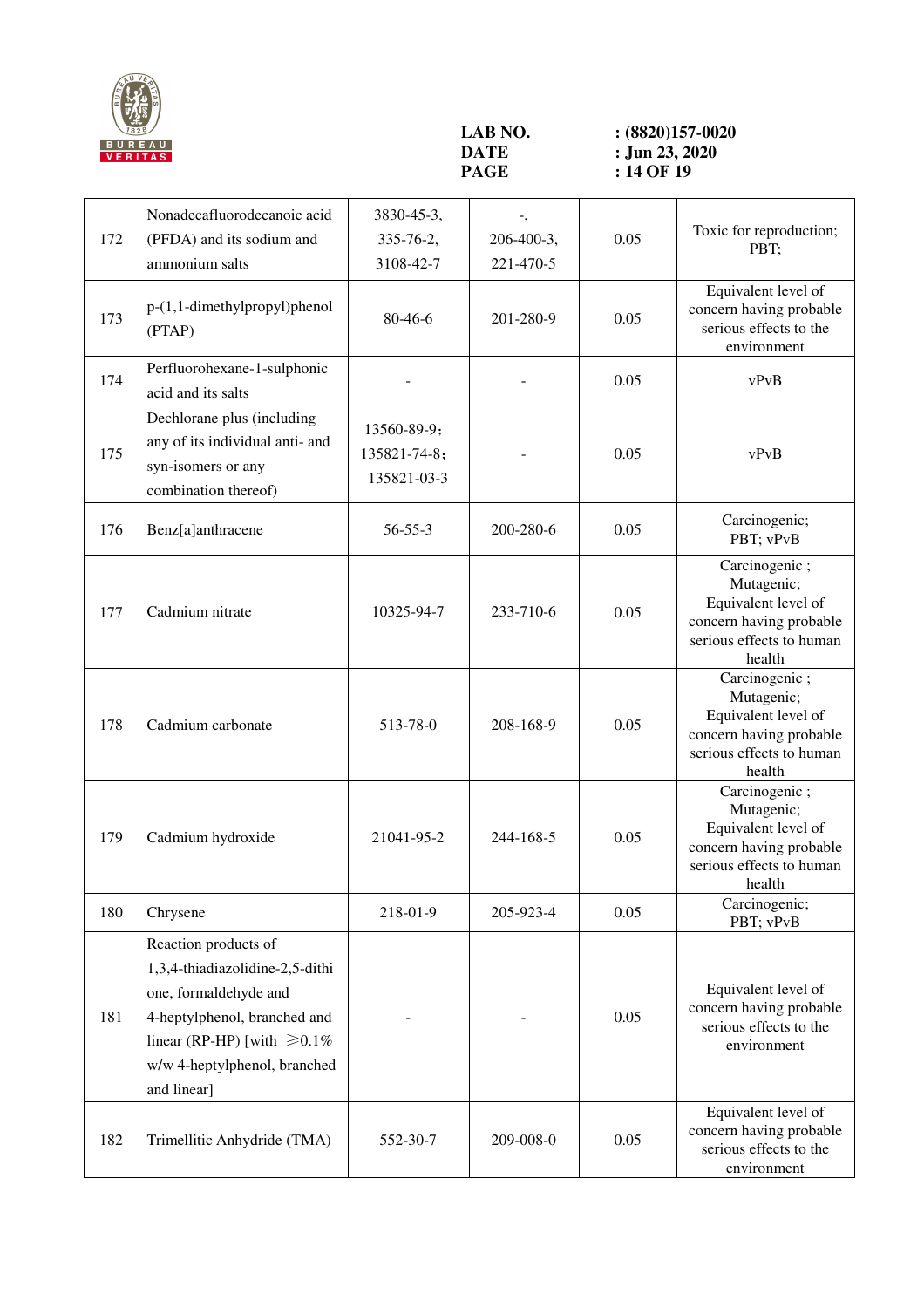

**LAB NO.** <br>**:** (8820)157-0020<br>**DATE :** Jun 23, 2020 **DATE** : **Jun 23, 2020**<br>**PAGE** : **15 OF 19 PAGE 15 OF 19** 

| 183 | Dicyclohexyl phthalate (DCHP)                                                                                                                                             | $84-61-7$      | 201-545-9 | 0.05 | Toxic for reproduction;<br>Equivalent level of<br>concern having probable<br>serious effects to the       |
|-----|---------------------------------------------------------------------------------------------------------------------------------------------------------------------------|----------------|-----------|------|-----------------------------------------------------------------------------------------------------------|
| 184 |                                                                                                                                                                           | 191-24-2       | 205-883-8 | 0.05 | environment<br>PBT, vPvB                                                                                  |
|     | Benzo[ghi]perylene                                                                                                                                                        |                |           |      |                                                                                                           |
| 185 | Decamethylcyclopentasiloxane<br>(D5)                                                                                                                                      | 541-02-6       | 208-764-9 | 0.05 | PBT, vPvB                                                                                                 |
| 186 | Disodium octaborate                                                                                                                                                       | 12008-41-2     | 234-541-0 | 0.05 | Toxic for reproduction                                                                                    |
| 187 | Dodecamethylcyclohexasiloxane<br>(D6)                                                                                                                                     | 540-97-6       | 208-762-8 | 0.05 | PBT, vPvB                                                                                                 |
| 188 | Ethylenediamine(EDA)                                                                                                                                                      | $107 - 15 - 3$ | 203-468-6 | 0.05 | Equivalent level of<br>concern having probable<br>serious effects to human<br>health                      |
| 189 | Lead                                                                                                                                                                      | 7439-92-1      | 231-100-4 | 0.05 | Toxic for reproduction                                                                                    |
| 190 | Octamethylcyclotetrasiloxane<br>(D4)                                                                                                                                      | 556-67-2       | 209-136-7 | 0.05 | PBT, vPvB                                                                                                 |
| 191 | Terphenyl, hydrogenated                                                                                                                                                   | 61788-32-7     | 262-967-7 | 0.05 | vPvB                                                                                                      |
| 192 | 2,2-bis(4'-hydroxyphenyl)-4-meth<br>ylpentane                                                                                                                             | 6807-17-6      | 401-720-1 | 0.05 | Toxic for reproduction                                                                                    |
| 193 | Benzo[k]fluoranthene                                                                                                                                                      | 207-08-9       | 205-916-6 | 0.05 | Carcinogenic;<br>PBT;<br>vPvB                                                                             |
| 194 | Fluoranthene                                                                                                                                                              | 206-44-0       | 205-912-4 | 0.05 | PBT;<br>vPvB                                                                                              |
| 195 | Phenanthrene                                                                                                                                                              | $85 - 01 - 8$  | 201-581-5 | 0.05 | vPvB                                                                                                      |
| 196 | Pyrene                                                                                                                                                                    | 129-00-0       | 204-927-3 | 0.05 | PBT;<br>vPvB                                                                                              |
| 197 | 1,7,7-trimethyl-3-(phenylmethyle<br>ne)bicyclo[2.2.1]heptan-2-one<br>(3-benzylidene camphor; 3-BC)                                                                        | 15087-24-8     | 239-139-9 | 0.05 | Equivalent level of<br>concern having probable<br>serious effects to the<br>environment                   |
| 198 | 2-methoxyethyl acetate                                                                                                                                                    | 110-49-6       | 203-772-9 | 0.05 | Toxic for reproduction                                                                                    |
| 199 | Tris(4-nonylphenyl, branched and<br>linear) phosphite (TNPP) with $\geq$<br>$0.1\%$ w/w of 4-nonylphenol,<br>branched and linear (4-NP)                                   |                |           | 0.05 | Equivalent level of<br>concern having probable<br>serious effects to the<br>environment                   |
| 200 | 2,3,3,3-tetrafluoro-2-(heptafluoro<br>propoxy)propionic acid, its salts<br>and its acyl halides (covering any<br>of their individual isomers and<br>combinations thereof) |                |           | 0.05 | Equivalent level of<br>concern having probable<br>serious effects on the<br>environment & human<br>health |
| 201 | 4-tert-butylphenol (PTBP)                                                                                                                                                 | 98-54-4        | 202-679-0 | 0.05 | Equivalent level of<br>concern having probable<br>serious effects to the<br>environment                   |
| 202 | 2-benzyl-2-dimethylamino-4'-mor<br>pholinobutyrophenone                                                                                                                   | 119313-12-1    | 404-360-3 | 0.05 | Toxic for reproduction                                                                                    |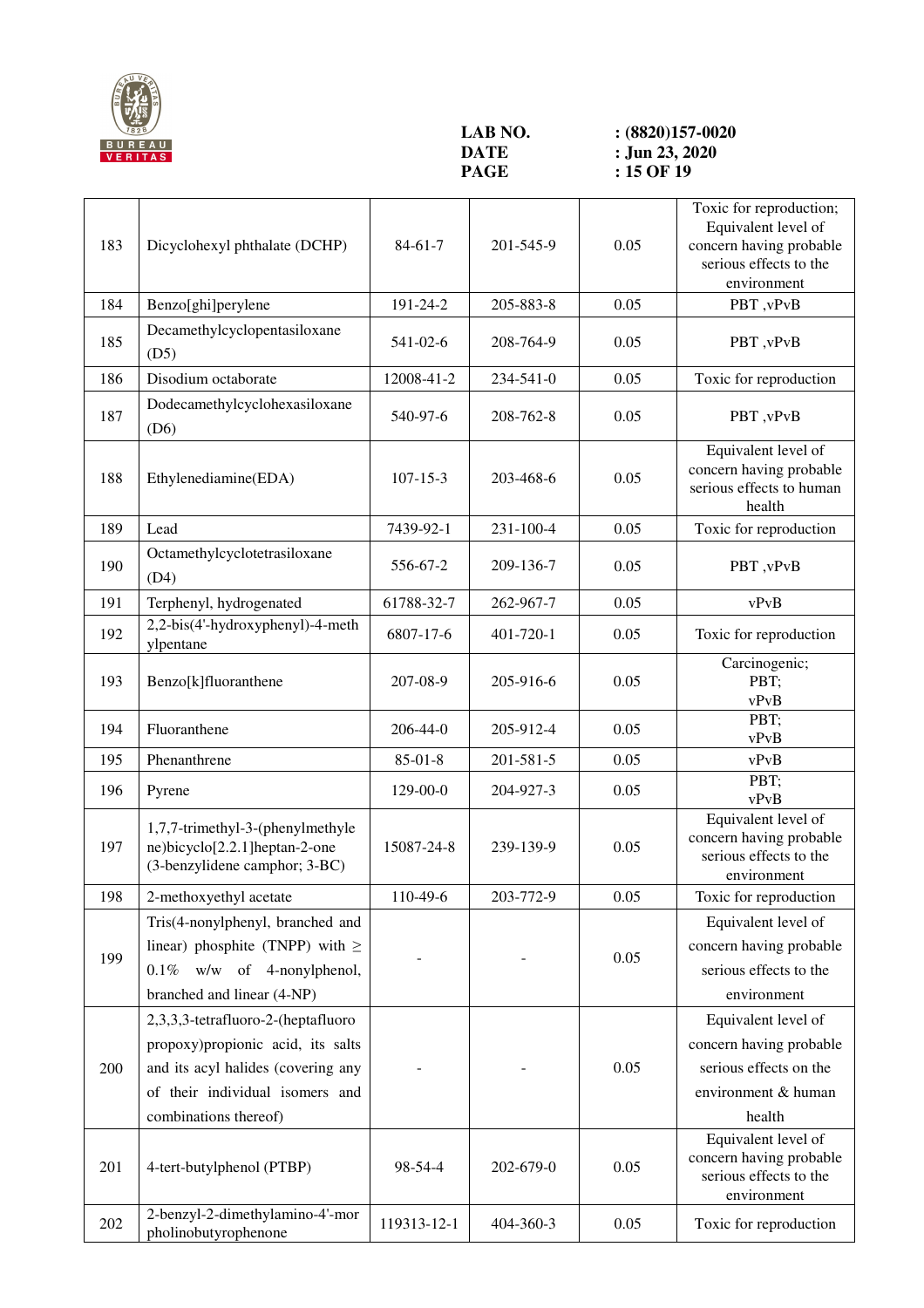

## **LAB NO. : (8820)157-0020 DATE** : Jun 23, 2020<br> **PAGE** : 16 OF 19 **: 16 OF 19**

| 203 | 2-methyl-1-(4-methylthiophenyl)-<br>2-morpholinopropan-1-one | 71868-10-5 | $400 - 600 - 6$ | 0.05 | Toxic for reproduction                                                                                                                                                          |
|-----|--------------------------------------------------------------|------------|-----------------|------|---------------------------------------------------------------------------------------------------------------------------------------------------------------------------------|
| 204 | Diisohexyl phthalate                                         | 71850-09-4 | 276-090-2       | 0.05 | Toxic for reproduction                                                                                                                                                          |
| 205 | acid<br>Perfluorobutane<br>sulfonic<br>(PFBS) and its salts  |            |                 | 0.05 | Equivalent level of<br>concern having probable<br>serious effects to human<br>health<br>Equivalent level of<br>concern having probable<br>serious effects to the<br>environment |

(1) CAS no. 7789-12-0 refers to sodium dichromate dihydrate

(2) CAS no. 10588-01-9 refers to anhydrous sodium dichromate

(3) CAS no. 3194-55-6 refers to a specific HBCDD - 1,2,5,6,9,10-hexabromocyclododecane

(4) CAS no. 25637-99-4 refers to unspecific HBCDD isomer composition

(5) CAS no. 1330-43-4 refers to disodium tetraborate, anhydrous

(6) CAS no. 12179-04-3 refers to sodium tetraborate, pentahydrate

 $(7)$  CAS no. 1303-96-4 refers to sodium tetraborate, decahydrate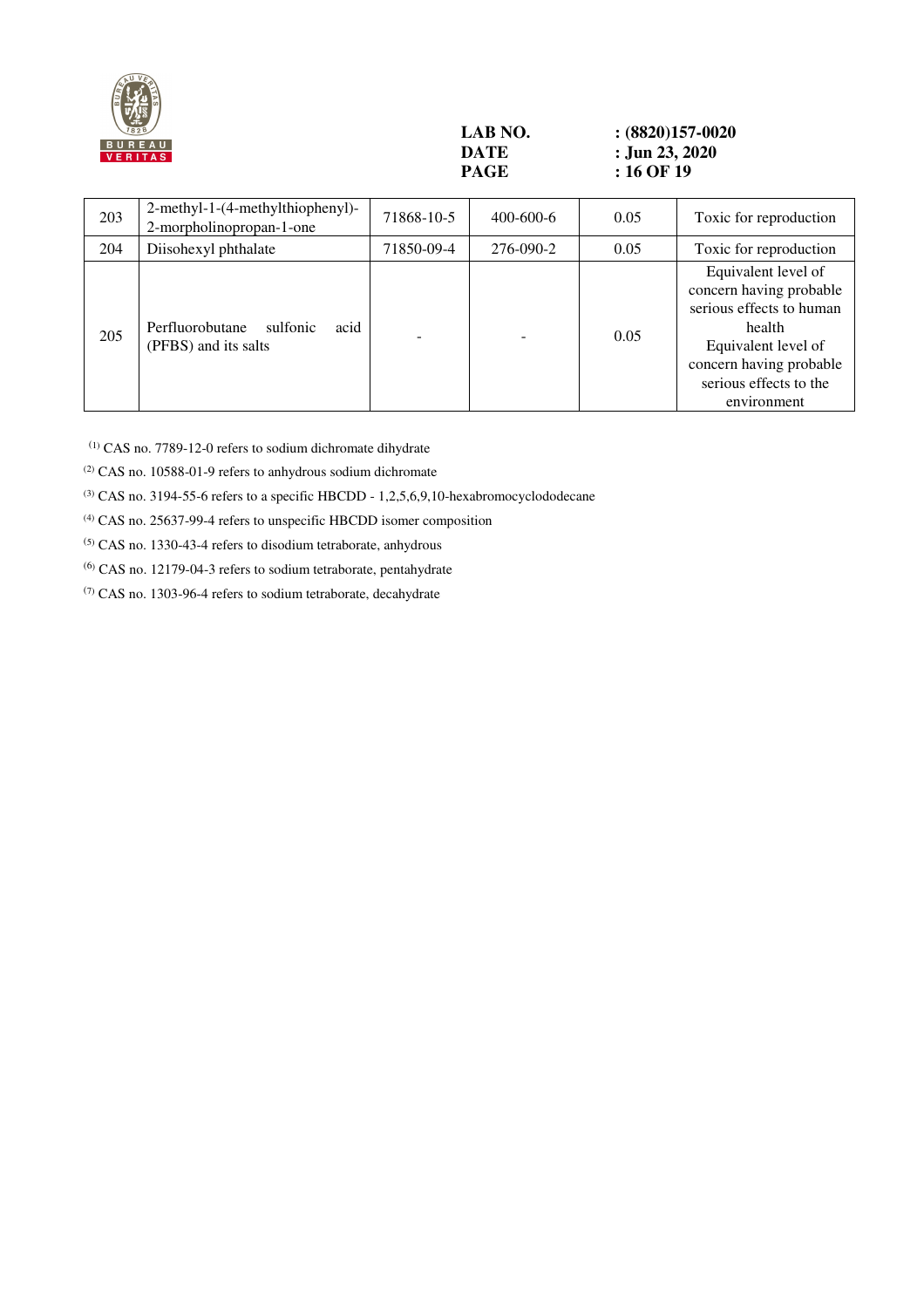

| LAB NO. | $(8820)157-0020$ |
|---------|------------------|
| DATE    | : Jun 23, 2020   |
| PAGE    | : 17 OF 19       |

## Remark:

- 1. PBT = Persistent, bio accumulative and toxic as defined in Regulation (EC) No 1907/2006
- 2. vPvB = Very persistent and very bio accumulative as defined in Regulation (EC) No 1907/2006
- 3. ND = Not Detected
- 4. If the article contains a material type whose weight is <0.1% of the total article weight, this material type is ignored for testing.
- 5. \*Result is based on the heavy metal or inorganic element concentration. Due to the limit of the analytical technology available, any further investigation is not feasible. The client is strongly advised to review the chemical formulation to ascertain.
- 6. \*\*Result is identified by tributyltin (TBT). Due to the limit of the analytical technology available, any further investigation is not feasible. The client is strongly advised to review the chemical formulation to ascertain.
- 7. §TGIC (1,3,5-tris(oxiranylmethyl)-1,3,5-triazine-2,4,6(1H,3H,5H)-trione) and β-TGIC (1,3,5-tris[(2S and 2R)-2,3-epoxypropyl]-1,3,5-triazine-2,4,6-(1H,3H,5H)-trione) are reported as a mixture.
- 8. <sup>a</sup>Refer to Aluminosilicate, Refractory Ceramic Fibres fulfil the three following conditions: a) oxides of aluminium and silicon are the main components present (in the fibres) within variable concentration ranges b) fibres have a length weighted geometric mean diameter less two standard geometric errors of 6 or less micrometres (µm) c) alkaline oxide and alkali earth oxide (Na2O+K2O+CaO+MgO+BaO) content less or equal to 18% by weight.
- 9. <sup>b</sup>Refer to Zirconia Aluminosilicate, Refractory Ceramic Fibres fulfil the three following conditions: a) oxides of aluminium, silicon and zirconium are the main components present (in the fibres) within variable concentration ranges b) fibres have a length weighted geometric mean diameter less two standard geometric errors of 6 or less micrometres (µm). c) alkaline oxide and alkali earth oxide (Na2O+K2O+CaO+MgO+BaO) content less or equal to 18% by weight.
- 10. <sup>+</sup> [1,2-Benzenedicarboxylic acid, dipentylester, branched and linear] is a mixture of phthalates contains DPP, DIPP and N-pentyl-isopentylphtalate.
- 11. <sup>≠</sup>PFOA and APFO are reported together. The result is based on PFOA concentration. Due to the limit of the analytical technology available, any further investigation is not feasible. The client is strongly advised to review the chemical formulation to ascertain.
- 12. ++[1,2-Benzenedicarboxylic acid, dihexyl ester, branched and linear] is a mixture of phthalates contains dihexyl phthalate.
- 13.  $\Phi$ Result is based on the tin metal concentration, and further confirmation for checking DBT, DOTE & MOTE concentration.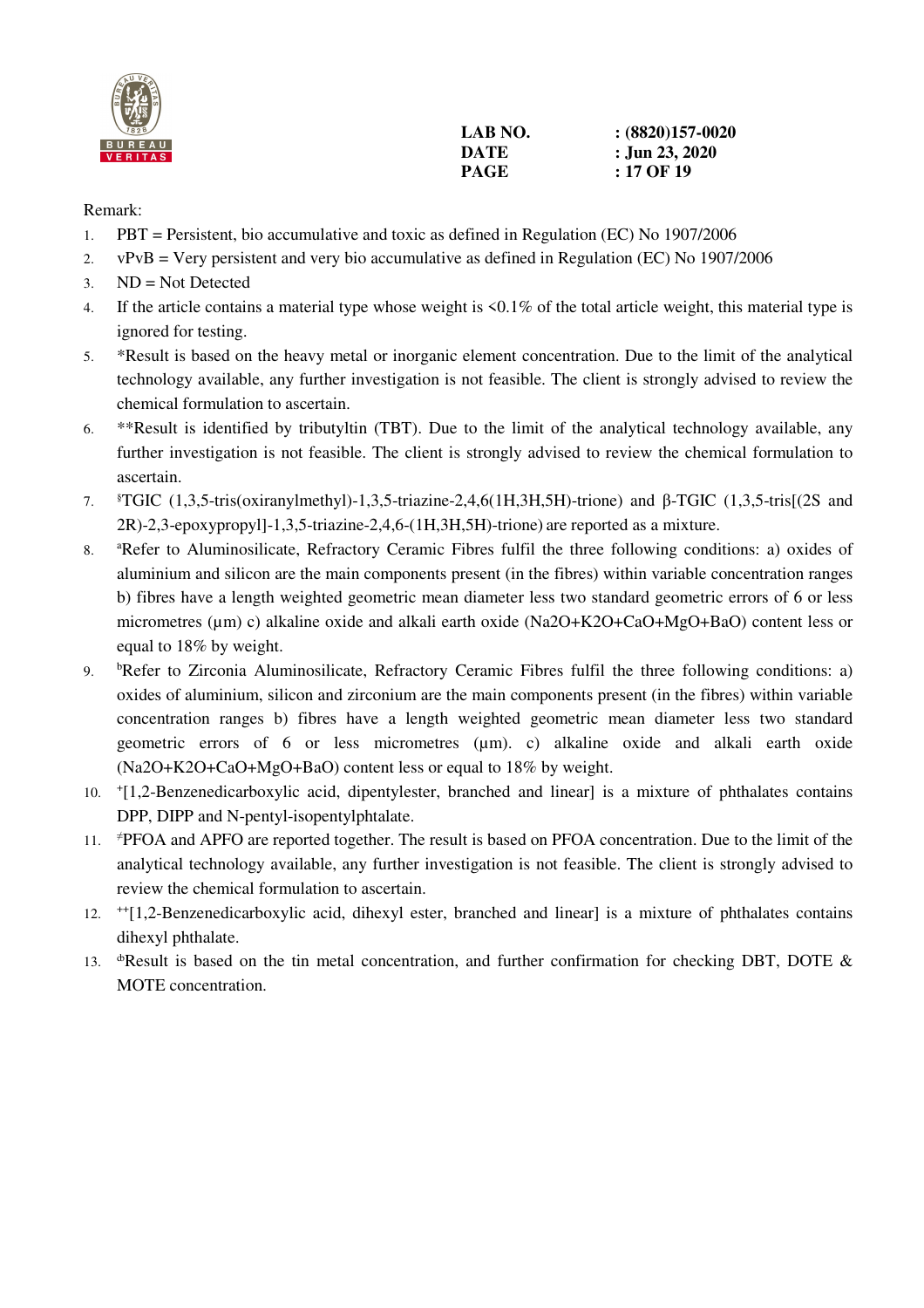

## **SVHC based on Proposal for Identification of Substances of Very High Concern published for Commenting on Mar 03, 2020**

| No.            | <b>Substance name</b>                   | CAS No.       | EC No.          | <b>Detection</b><br>Limit, % | <b>Basis</b> for<br>identification as a<br><b>SVHC</b>                                                                           |
|----------------|-----------------------------------------|---------------|-----------------|------------------------------|----------------------------------------------------------------------------------------------------------------------------------|
| 1              | 1-vinylimidazole                        | 1072-63-5     | 214-012-0       | 0.05                         | Toxic for reproduction                                                                                                           |
| $\overline{2}$ | 2-methylimidazole                       | 693-98-1      | 211-765-7       | 0.05                         | Toxic for reproduction                                                                                                           |
| 3              | Butyl 4-hydroxybenzoate                 | $94 - 26 - 8$ | 202-318-7       | 0.05                         | Equivalent level of<br>concern having<br>probable serious effects<br>on the human health -<br>Endocrine disrupting<br>properties |
| 4              | Dibutylbis(pentane-2,4-dionato-O,O')tin | 22673-19-4    | $245 - 152 - 0$ | 0.05                         | Toxic for reproduction                                                                                                           |
| 5              | Resorcinol                              | 108-46-3      | 203-585-2       | 0.05                         | Equivalent level of<br>concern having<br>probable serious effects<br>on the human health -<br>Endocrine disrupting<br>properties |